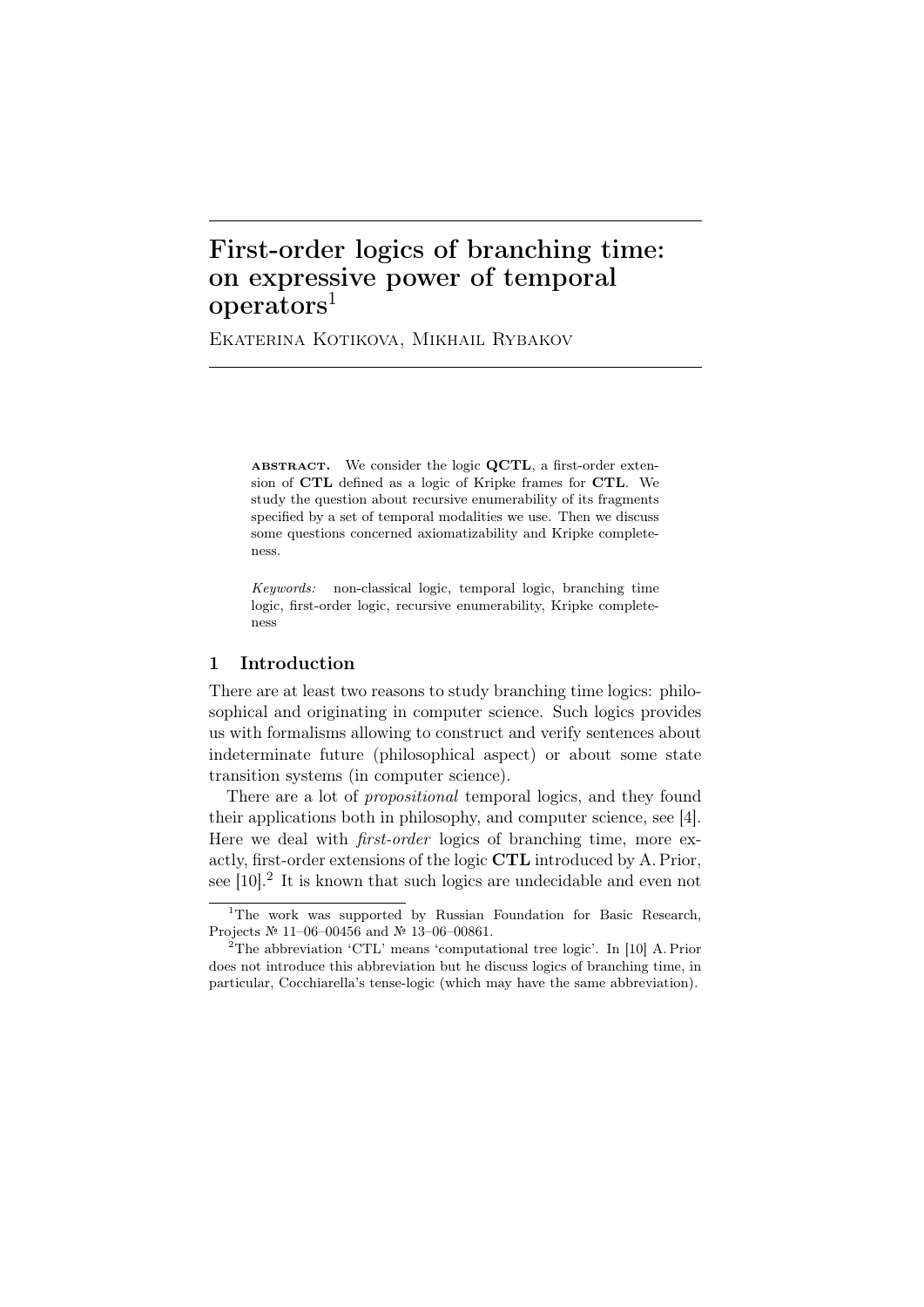recursively enumerable; moreover for correspondent proofs it is sufficient to use only unary predicate letters, see [5, 6, 12].

The main aim of the paper is to show how one may prove that a logic (a fragment of a logic) is not recursively enumerable.

To do this we simulate positive integers with the relation 'less than'; this is the key part of the paper. Then, we use positive integers to embed the finite model theory (which is not recursively enumerable) into first-order branching time logic.

On the one hand, as a result we obtain that many fragments of logics we consider are not finitely (and even recursively) axiomatizable. Note that we define these logics semantically by means of Kripke frames; therefore, on the other hand, it follows that many calculi are not Kripke complete.

Note that the results (as theorems) presented in this paper are quite expected; moreover, most of them are known or follow from other known facts. The feature of our proofs is that, in fact, we use only embeddings of logics and nothing more. Therefore, to understand our proofs it is sufficient to be familiar with the classical first-order logic (theory) of finite domains.

## 2 Definitions

To define the logic we deal with, first of all we need a language. Consider the language containing

- individual variables  $x_0, x_1, x_2, \ldots;$
- predicate letters  $P_i^m$ , for every  $m, i \in \mathbb{N}$ ;
- *•* logical constant *⊥*;
- *•* logical connectives *∧*, *∨*, *→*;
- *•* quantifier symbols *∀*, *∃*;
- modality symbols  $A, E, X, G, F, U;$
- *•* symbols (, ), and comma.

Now define formulas we consider here. Atomic formulas are *⊥* and  $P_i^m(x_{k_1},...,x_{k_m})$  where  $m, i, k_1,...,k_m$  are positive integers.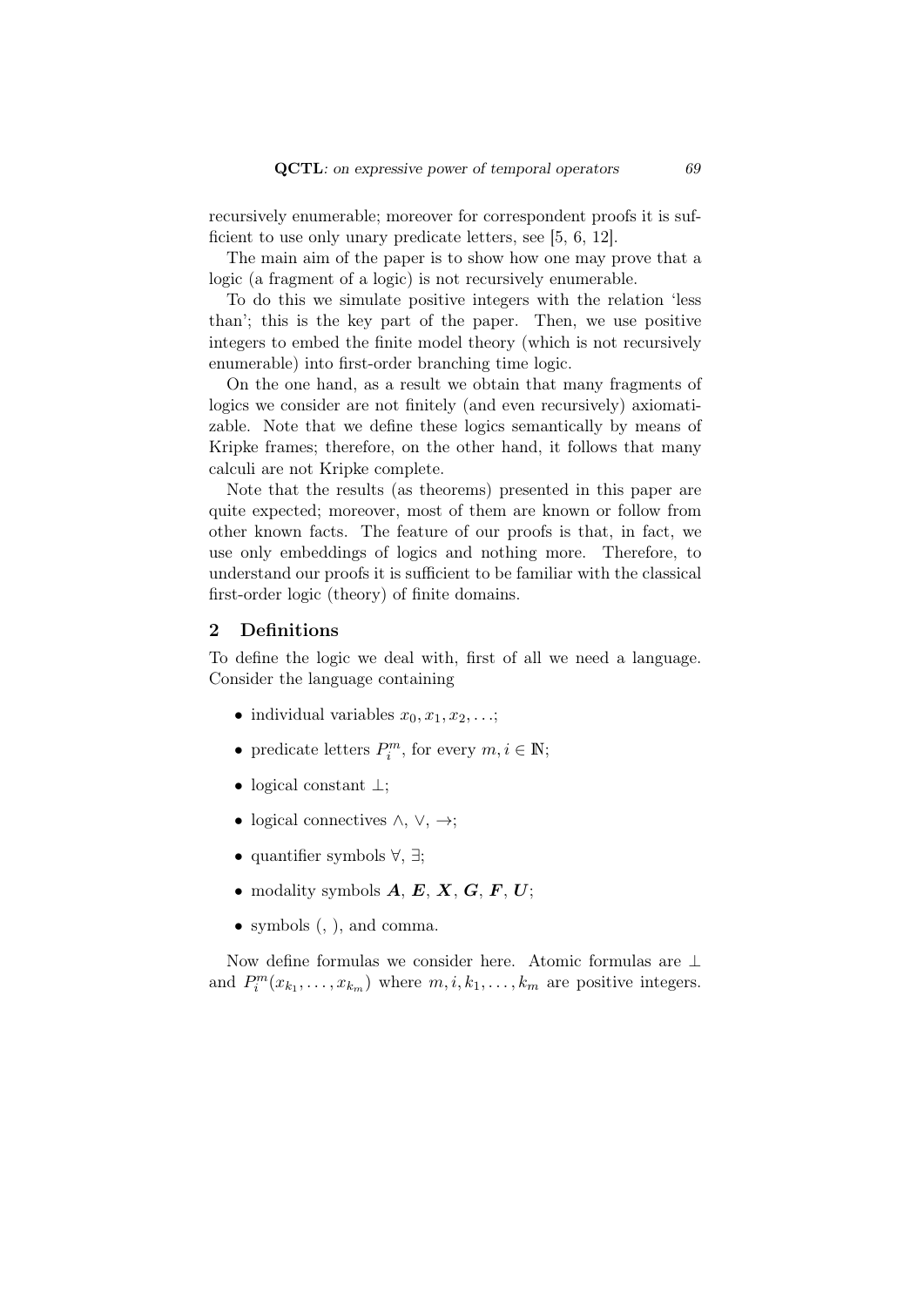If  $\varphi$  and  $\psi$  are formulas then  $(\varphi \land \psi)$ ,  $(\varphi \lor \psi)$ ,  $(\varphi \to \psi)$ ,  $\forall x_i \varphi$ ,  $\exists x_i \varphi$ ,  $AX\varphi$ ,  $EX\varphi$ ,  $AF\varphi$ ,  $EF\varphi$ ,  $AG\varphi$ ,  $EG\varphi$ , ( $\varphi AU\psi$ ), and ( $\varphi EU\psi$ ) are formulas, too. We call such formulas *temporal*.

Also we use *⊤*, *¬*, and *↔* as usual abbreviations:

$$
\neg \varphi = (\varphi \to \bot);
$$
  
\n
$$
\top = \neg \bot;
$$
  
\n
$$
(\varphi \leftrightarrow \psi) = ((\varphi \to \psi) \land (\psi \to \varphi)).
$$

We omit parenthesis that can be recovered according to the following priority of the connectives: unary modalities, quantifiers, *¬*, binary modalities, *∧*, *∨*, *↔*, *→*.

We make a remark about modalities used in formulas. Any 'atomic' modality consists of two symbols: the first symbol is *E* or  $A$  and the second one is  $X, G, F$ , or  $U$ . Every of these symbols corresponds to some modality in more general language, see [2]. The intending meaning of the modalities *E*, *A*, *X*, *G*, *F*, *U* is as follows: let us imagine that we are in some situation (current state) and it is possible to define consequences of future states; then

| $\bm{E}$             |       | means 'there is a consequence of future states          |
|----------------------|-------|---------------------------------------------------------|
|                      |       | (starting in the current one) such that';               |
| $\boldsymbol{A}$     |       | means 'for every consequence of future states           |
|                      |       | (starting in the current one) it is true                |
|                      |       | that';                                                  |
| $\bm{X}\varphi$      |       | means $\varphi$ is true in the next state of the conse- |
|                      |       | quence';                                                |
| $G\varphi$           |       | means $\varphi$ is true in every state of the conse-    |
|                      |       | quence';                                                |
| $\bm{F} \varphi$     | means | $\varphi$ is true in some state of the consequence';    |
| $\varphi \bm{U}\psi$ | means | $\psi$ is true in at least one state of the con-        |
|                      |       | sequence and $\varphi$ is true until $\psi$ is true'.   |
|                      |       |                                                         |

Of course, since we use modalities only in pairs we have no formulas like  $X\varphi$  or  $\varphi U\psi$ ; but now we have some informal definition for our modalities. For example  $AF\varphi$  means that for every consequence of future states (starting in the current one),  $\varphi$  is true in some state of the consequence.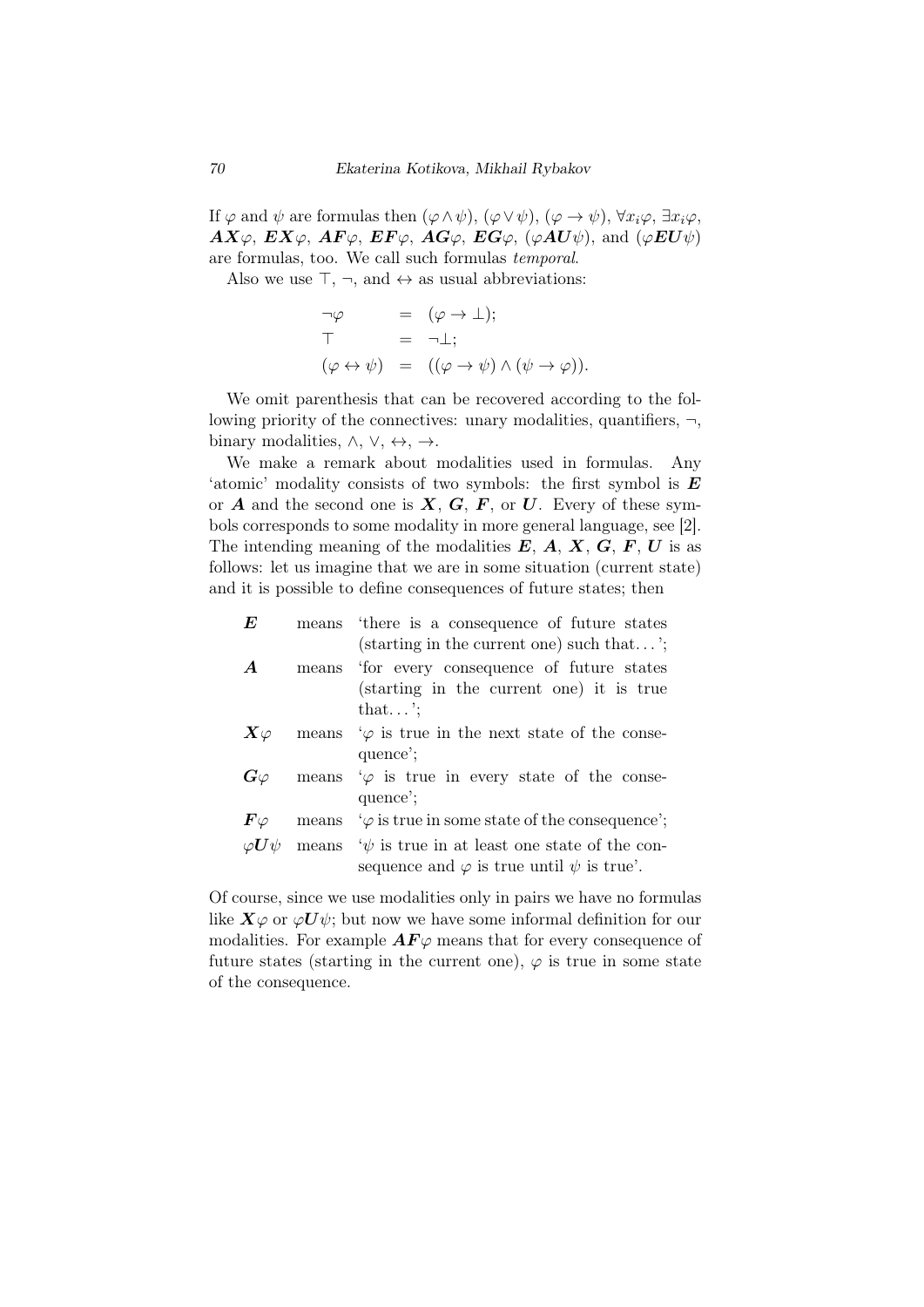To make the meaning of the modalities more clear we need semantics. As semantics for this language we use Kripke frames and models.

A pair  $\mathfrak{F} = \langle W, R \rangle$  is called *Kripke frame* if W is non-empty set and *R* is a binary relation on *W*. We call elements of *W worlds* or *states*; we call *R accessibility relation* on *W*. We write *wRw′* instead of  $\langle w, w' \rangle \in R$ ; if  $wRw'$  we say that  $w'$  is *accessible* from  $w$ .

We may understand a Kripke frame as a structure of (branching) time where  $wRw'$  means that  $w'$  is a possible next future state relative to *w*.

Here we consider mainly serial Kripke frames; recall that a frame  $\mathfrak{F} = \langle W, R \rangle$  is said to be *serial* if, for any  $w \in W$ , there is  $w' \in W$ such that *wRw′* .

An infinite consequence  $\pi = w_0, w_1, w_2, \ldots$  is called a *path* in a frame  $\mathfrak{F} = \langle W, R \rangle$  if, for any  $k \in \mathbb{N}$ , we have  $w_k \in W$  and  $w_k R w_{k+1}$ . We assume that  $\pi_k$  denotes the *k*-th element of the path  $\pi$ . We say that a path  $\pi$  *starts in a world w* if  $\pi_0 = w$ .

Note that if *w* is a world of a serial Kripke frame  $\mathfrak{F}$  then there is at least one path in  $\mathfrak{F}$  starting in *w*.

A triple  $\mathfrak{F}(D) = \langle W, R, D \rangle$  is called *predicate Kripke frame* if  $\langle W, R \rangle$  is a Kripke frame and *D* is a map associating with every  $w \in W$  some non-empty set  $D_w$  (i.e.,  $D(w) = D_w$ ) such that

$$
wRw' \implies D(w) \subseteq D(w'),
$$

for any  $w, w' \in W$ . Elements in  $D_w$  are called *individuals* of the world *w*, the set  $D(w)$  is called *domain* of *w*.

Now we need a tool connecting predicate frames with our language. As such tool we use two notions: interpretation of predicate letters and interpretation of individual variables.

Let  $\mathfrak{F}(D) = \langle W, R, D \rangle$  be a predicate Kripke frame. A function *I* is called *interpretation of predicate letters* in  $\mathfrak{F}(D)$  if  $I(w, P_i^m)$  is an *m*-ary relation on  $D(w)$ , for every  $w \in W$  and every predicate letter  $P_i^m$ .

A tuple  $\mathfrak{M} = \langle W, R, D, I \rangle$  is called *Kripke model* if  $\langle W, R, D \rangle$ is a predicate Kripke frame and *I* is an interpretation of predicate letters in  $\langle W, R, D \rangle$ .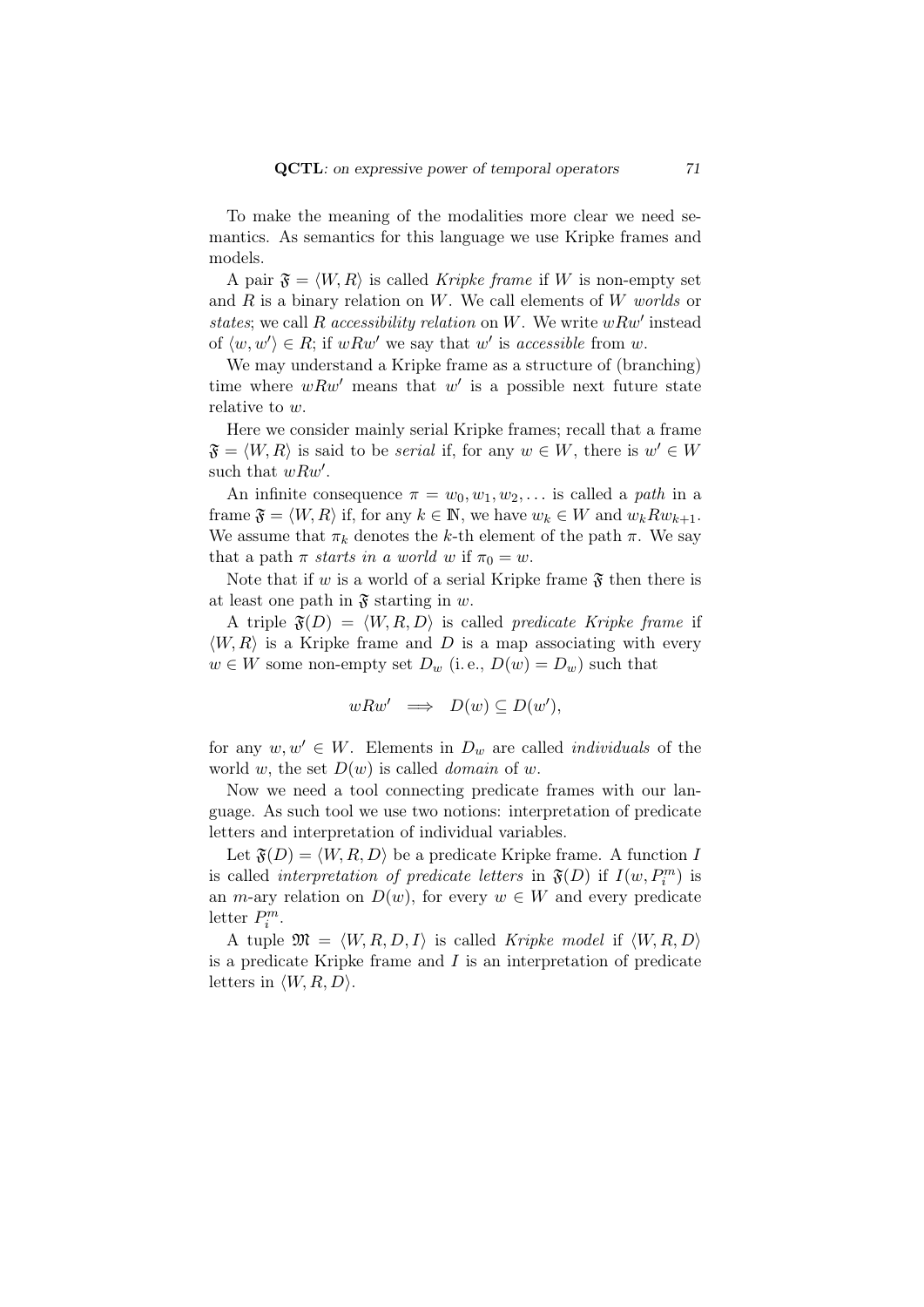Let  $\mathfrak{F}(D) = \langle W, R, D \rangle$  be a predicate Kripke frame and let *w* be a world in it. A function *α* is called *interpretation of individual variables* in a world  $w \in W$  if  $\alpha(x_i) \in D(w)$ , for every individual variable *x<sup>i</sup>* .

Note that if  $w'$  is accessible from  $w$  and  $\alpha$  is an interpretation of individual variables in  $w$  then  $\alpha$  is an interpretation of individual variables in *w'*, too, because in this case we have  $D(w) \subseteq D(w')$ .

For any individual variable  $x_i$ , we define the binary relation  $\stackrel{x_i}{=}$ between interpretations. For interpretations  $\alpha$  and  $\beta$  we put

$$
\alpha \stackrel{x_i}{=} \beta \iff \alpha(x_k) = \beta(x_k)
$$
, for any  $k \in \mathbb{N}$  such that  $k \neq i$ .

Let  $\mathfrak{F} = \langle W, R \rangle$  be a serial Kripke frame,  $\mathfrak{M} = \langle W, R, D, I \rangle$  be a Kripke model on  $\mathfrak{F}$ . We define the truth relation 'a formula  $\varphi$  is true at a world  $w \in W$  in a model  $\mathfrak{M}$  under an interpretation  $\alpha$  of individual variables in *w*' inductively (by constructing of  $\varphi$ ):

individual variables in 
$$
w'
$$
 inductively (by constructing of  $\varphi$ ):  
\n $(\mathfrak{M}, w) \not\models^{\alpha} \bot;$   
\n $(\mathfrak{M}, w) \models^{\alpha} P_i^m(\overline{x})$   $\Leftarrow \alpha(\overline{x}) \in I(w, P_i^m)$  where  
\n $\overline{x} = (x_{k_1}, \ldots, x_{k_m}),$   
\n $\alpha(\overline{x}) = \langle \alpha(x_{k_1}), \ldots, \alpha(x_{k_m}) \rangle;$   
\n $(\mathfrak{M}, w) \models^{\alpha} \varphi_1 \wedge \varphi_2$   $\Leftarrow (\mathfrak{M}, w) \models^{\alpha} \varphi_1$  and  $(\mathfrak{M}, w) \models^{\alpha} \varphi_2;$   
\n $(\mathfrak{M}, w) \models^{\alpha} \varphi_1 \vee \varphi_2$   $\Leftarrow (\mathfrak{M}, w) \models^{\alpha} \varphi_1$  or  $(\mathfrak{M}, w) \models^{\alpha} \varphi_2;$   
\n $(\mathfrak{M}, w) \models^{\alpha} \varphi_1 \rightarrow \varphi_2$   $\Leftarrow (\mathfrak{M}, w) \not\models^{\alpha} \varphi_1$  or  $(\mathfrak{M}, w) \models^{\alpha} \varphi_2;$   
\n $(\mathfrak{M}, w) \models^{\alpha} A X \varphi_1$   $\Leftarrow$  for any path  $\pi$  starting in  $w$  the relation  $(\mathfrak{M}, \pi_1) \models^{\alpha} \varphi_1$  is true;  
\n $(\mathfrak{M}, w) \models^{\alpha} E X \varphi_1$   $\Leftarrow$  there is a path  $\pi$  starting in  $w$  such that  $(\mathfrak{M}, \pi_1) \models^{\alpha} \varphi_1;$   
\n $(\mathfrak{M}, w) \models^{\alpha} AF \varphi_1$   $\Leftarrow$  for any path  $\pi$  starting in  $w$  there is some  $k \in \mathbb{N}$  such that  $(\mathfrak{M}, \pi_k) \models^{\alpha} \varphi_1;$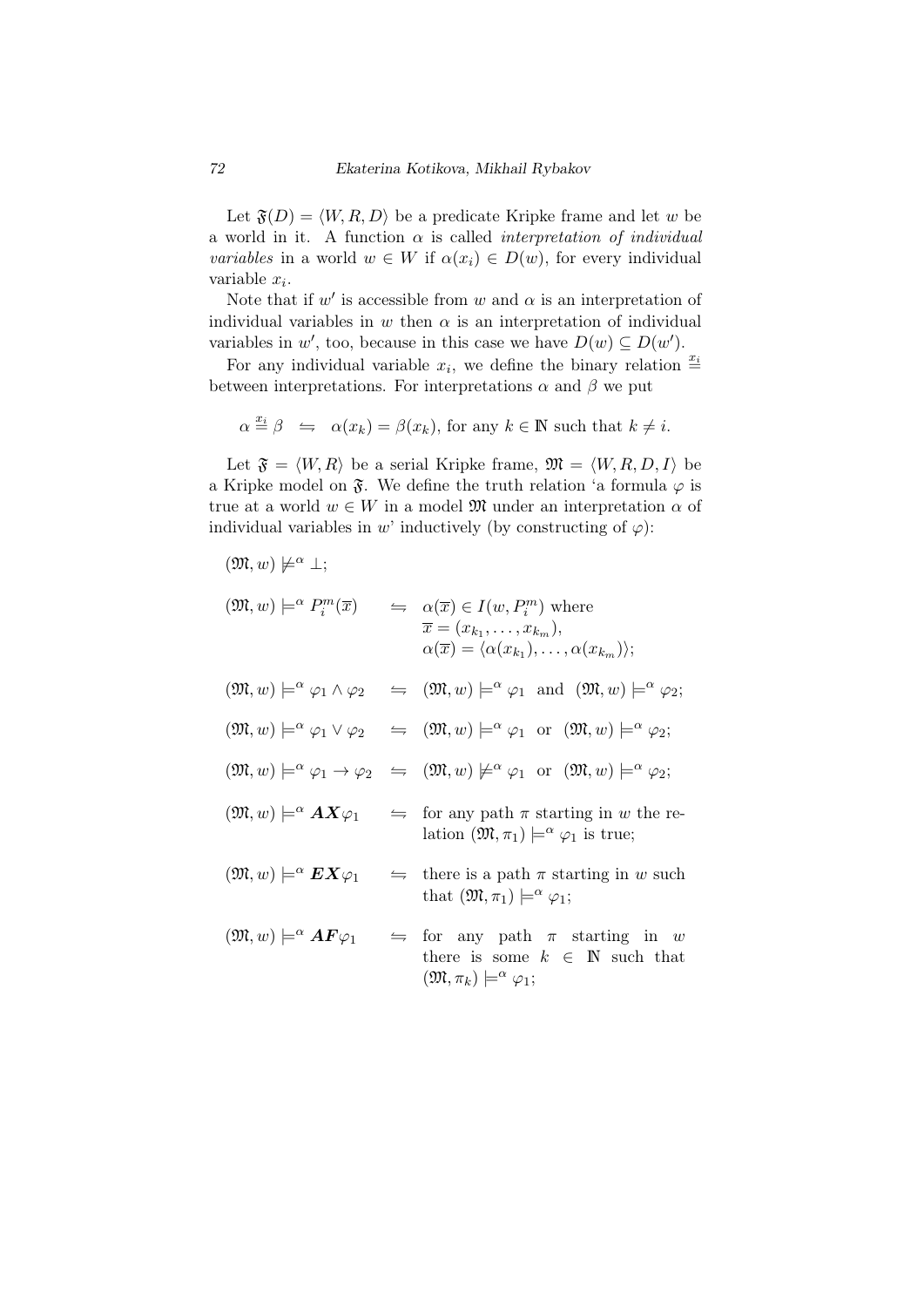| $(\mathfrak{M},w)\models^{\alpha} \bm{E}\bm{F}\varphi_1$    | $\Rightarrow$ there are a path $\pi$ starting in w and<br>$k \in \mathbb{N}$ such that $(\mathfrak{M}, \pi_k) \models^{\alpha} \varphi_1;$                                                                                                                                                                                                                             |
|-------------------------------------------------------------|------------------------------------------------------------------------------------------------------------------------------------------------------------------------------------------------------------------------------------------------------------------------------------------------------------------------------------------------------------------------|
| $(\mathfrak{M},w)\models^{\alpha} \mathbf{AG}\varphi_1$     | $\leftrightharpoons$ for any path $\pi$ starting in w<br>and for any $k \in \mathbb{N}$ the relation<br>$(\mathfrak{M}, \pi_k) \models^{\alpha} \varphi_1$ is true;                                                                                                                                                                                                    |
| $(\mathfrak{M},w)\models^{\alpha} \boldsymbol{EG\varphi_1}$ | $\Rightarrow$ there is a path $\pi$ starting in w such<br>that for any $k \in \mathbb{N}$ the relation<br>$(\mathfrak{M}, \pi_k) \models^{\alpha} \varphi_1$ is true;                                                                                                                                                                                                  |
|                                                             | $(\mathfrak{M}, w) \models^{\alpha} \varphi_1 \mathbf{A} U \varphi_2 \equiv \text{for any path } \pi \text{ starting in } w$<br>there is some $k \in \mathbb{N}$ such that<br>$(\mathfrak{M}, \pi_k) \models^{\alpha} \varphi_2$ and, for any $j \in \mathbb{N}$ ,<br>such that $j \leq k$ the relation<br>$(\mathfrak{M}, \pi_i) \models^{\alpha} \varphi_1$ is true; |
|                                                             | $(\mathfrak{M}, w) \models^{\alpha} \varphi_1 \mathbf{E} U \varphi_2 \preceq \text{ for some path } \pi \text{ starting in } w$<br>and some $k \in \mathbb{N}$ such that<br>$(\mathfrak{M}, \pi_k) \models^{\alpha} \varphi_2$ and, for any $j \in \mathbb{N}$ ,<br>such that $j \leq k$ the relation<br>$(\mathfrak{M}, \pi_i) \models^{\alpha} \varphi_1$ is true;   |
| $(\mathfrak{M},w)\models^{\alpha} \forall x_i\varphi_1$     | $\Rightarrow$ for any interpretation $\beta$ such that<br>$\beta \stackrel{x_i}{=} \alpha$ and $\beta(x_i) \in D(w)$ the rela-<br>tion $(\mathfrak{M}, w) \models^{\beta} \varphi_1$ is true;                                                                                                                                                                          |
| $(\mathfrak{M},w)\models^{\alpha} \exists x_i\varphi_1$     | $\Rightarrow$ there is an interpretation $\beta$ such<br>that $\beta \stackrel{x_i}{=} \alpha, \ \beta(x_i) \in D(w)$ , and<br>$(\mathfrak{M},w)\models^{\beta}\varphi_1.$                                                                                                                                                                                             |

The relations ' $\varphi$  is true at *w* in  $\mathfrak{M}'$ , ' $\varphi$  is true in  $\mathfrak{M}'$ , ' $\varphi$  is true in  $\mathfrak{F}(D)$ ', and ' $\varphi$  is true in  $\mathfrak{F}'$  are defined as follows:

> $(\mathfrak{M}, w) \models \varphi \iff (\mathfrak{M}, w) \models^{\alpha} \varphi$ , for any interpretation *α* of individual variables in *w*;

 $\mathfrak{M} \models \varphi \Leftrightarrow (\mathfrak{M}, w) \models \varphi$ , for any  $w \in W$ ;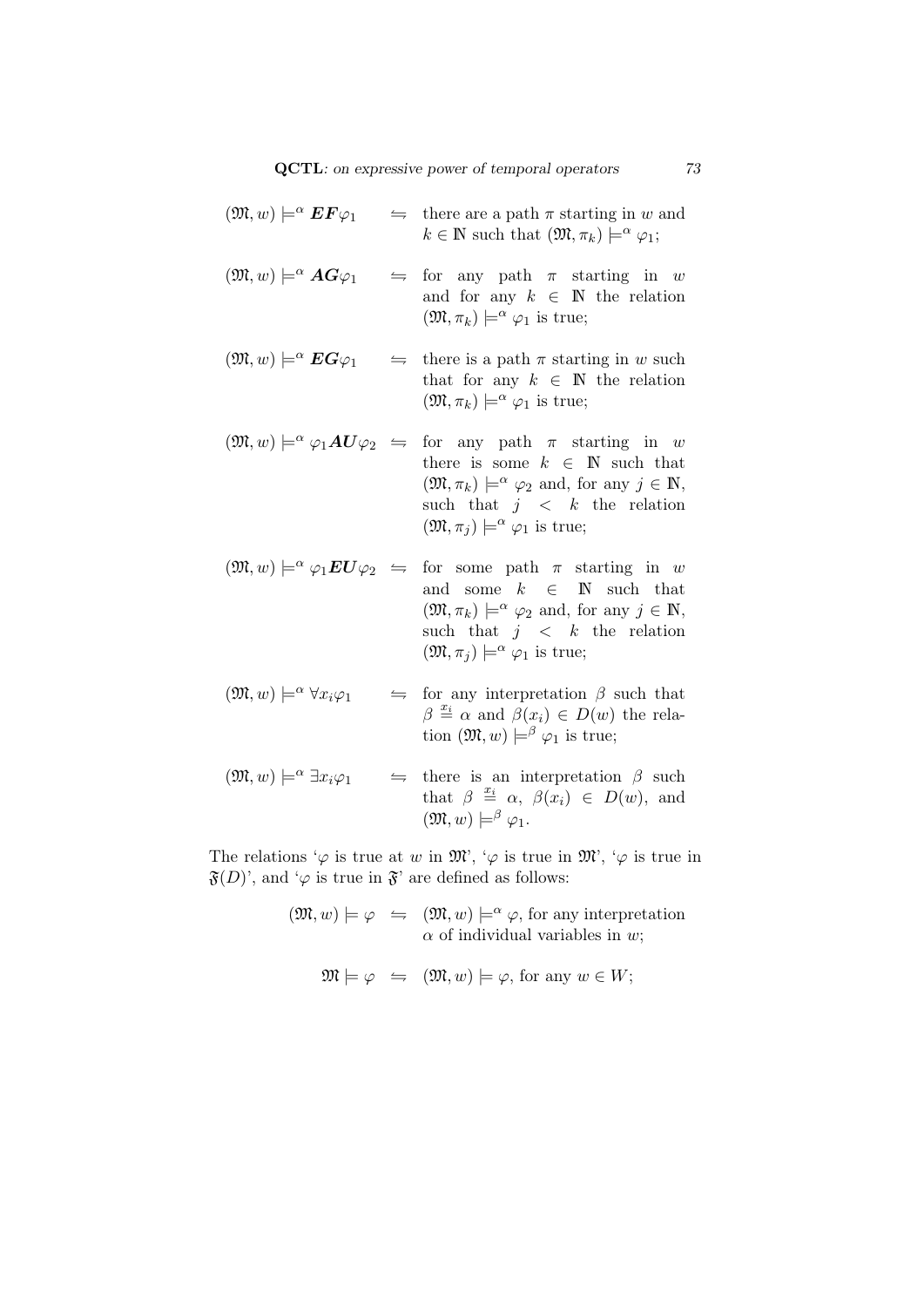$\mathfrak{F}(D) \models \varphi \iff \mathfrak{M} \models \varphi$ , for any model  $\mathfrak{M}$  based on  $\mathfrak{F}(D)$ :

$$
\mathfrak{F}\models \varphi \iff \mathfrak{M}\models \varphi, \text{ for any model } \mathfrak{M} \text{ based on } \mathfrak{F}.
$$

Note that any world *w* in a model  $\mathfrak{M} = \langle W, R, D, I \rangle$  may be understood as a usual model for the classical first-order language. Indeed, as such model one may take the model  $\mathfrak{M}_w = \langle D_w, I_w \rangle$ where  $D_w = D(w)$  and  $I_w(P_i^m) = I(w, P_i^m)$ , for every predicate letter  $P_i^m$ .

We define the logic **QCTL** as the set of all temporal formulas that are true in any serial Kripke frame.

The logic **CTL** is a propositional fragment of **QCTL**.

Let also **QCL** denote the classical first-order logic in the modalfree fragment of the language for  $\mathbf{QCTL}$  and let  $\mathbf{QCL}_{fin}$  denote the logic of all finite models, i. e., the set of classical first-order formulas that are true in any model with finite domain.

#### 3 Some facts

In this section we just recall some 'algorithmic' definitions and facts; so, the reader may omit this section.

Let *U* be some universal set (for example, a set of all formulas in some language). A set *X* is called *decidable* if there is an effective procedure (algorithm) *A* such that, for any  $x \in U$ ,

$$
A(x) = \begin{cases} 1 & \text{if } x \in X, \\ 0 & \text{if } x \notin X; \end{cases}
$$

otherwise *X* is called *undecidable*.

A set X is called *recursively enumerable* if  $X = \emptyset$  or there is an effective procedure (algorithm)  $\tilde{A}$  such that  $\tilde{A}(n)$  is defined for every  $n \in \mathbb{N}$  and  $X = \{A(n) : n \in \mathbb{N}\}\$ , in other words, if there is an effective enumeration for elements of *X*.

Note that if a logic is recursively (in particular, finitely) axiomatizable then it is recursively enumerable because in this case it is possible to enumerate effectively all derivations, and hence, all derivable formulas.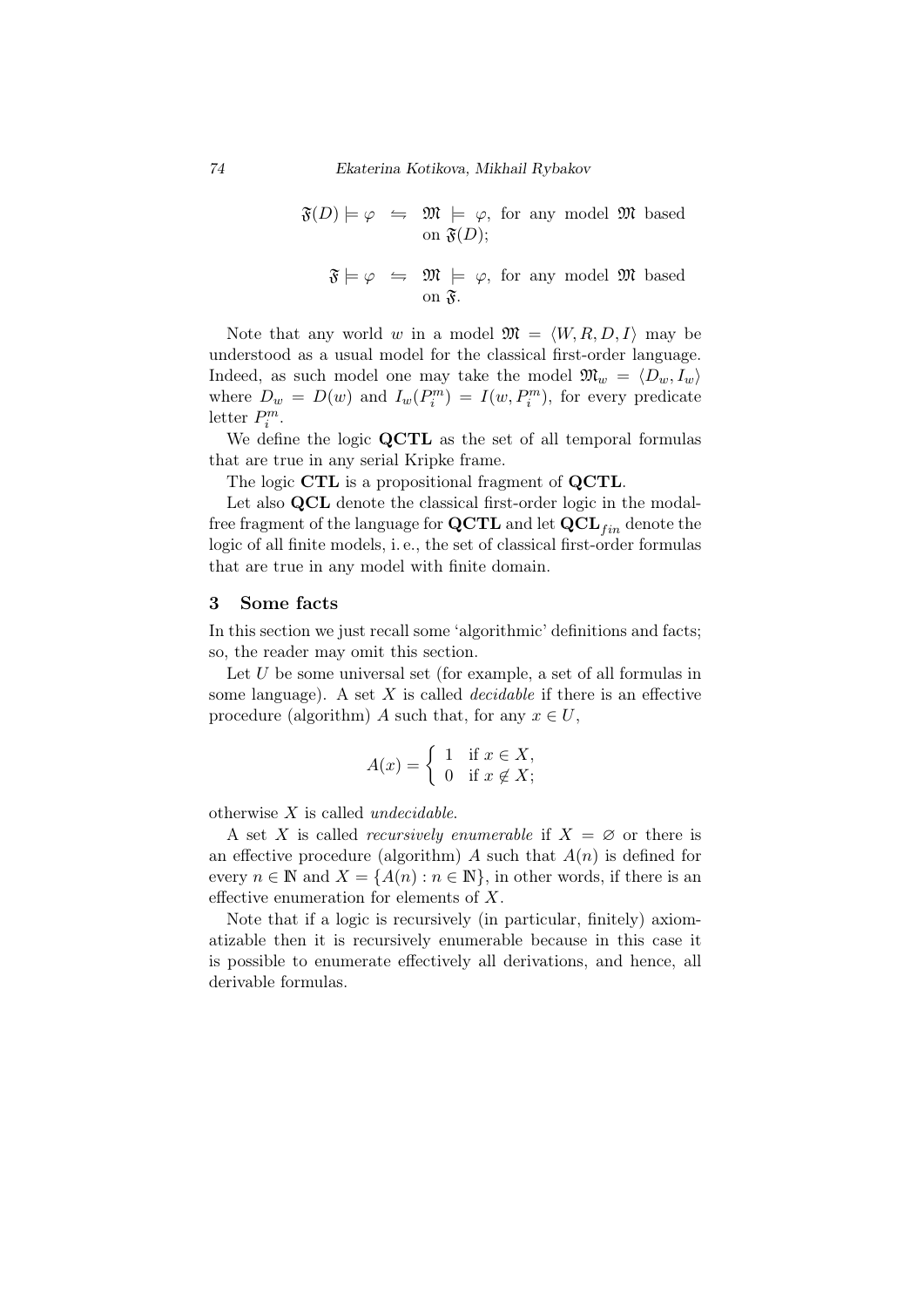For a logic  $L$ , let  $\overline{L}$  denote the complement of  $L$  in the set of all formulas in the language of *L*.

Below we will use the following facts, see [1, 11]:

- *•* the logic **QCL** is undecidable; **QCL** is recursively enumerable and **QCL** is not;
- the logic  $\mathbf{QCL}_{fin}$  is undecidable;  $\overline{\mathbf{QCL}}_{fin}$  is recursively enumerable and  $\mathbf{QCL}_{fin}$  is not.

A set *X* is called *recursively reducible* to a set *Y* if there is an effective procedure (algorithm) *A* such that

$$
x \in X \iff A(x) \in Y,
$$

for any *x* (in the appropriate universal set *U*).

Let *X* be recursively reducible to *Y*. It is not hard to see that

- *•* if *Y* is decidable then *X* is decidable;
- *•* if *Y* is recursively enumerable then *X* is recursively enumerable.

# 4 Main aim

Let  $M \subseteq \{AX, EX, AG, EG, AF, EF, AU, EU\}$  and let *X* be a set of formulas (in some language). We use the denotation  $X \upharpoonright M$ for the set of formulas in *X* those modalities belong to the set *M<sup>∗</sup>* (i. e., constructed only from modalities of *M*).

Our main aim is to describe some (algorithmic, semantical, deductive) properties of the logic **QCTL** *M*.

Of course, it is expected that properties of **QCTL** *M* depend on *M*. Indeed, it is not hard to see that  $\mathbf{QCTL} \upharpoonright \varnothing = \mathbf{QCL}$  and hence **QCTL**  $\upharpoonright \varnothing$  is finitely axiomatizable. But it follows from [12] that  $\text{QCTL} \restriction \{AX, AG\}$  is not recursively enumerable, wherefore it is not finitely (and even recursively) axiomatizable.

Below we prove the following statement.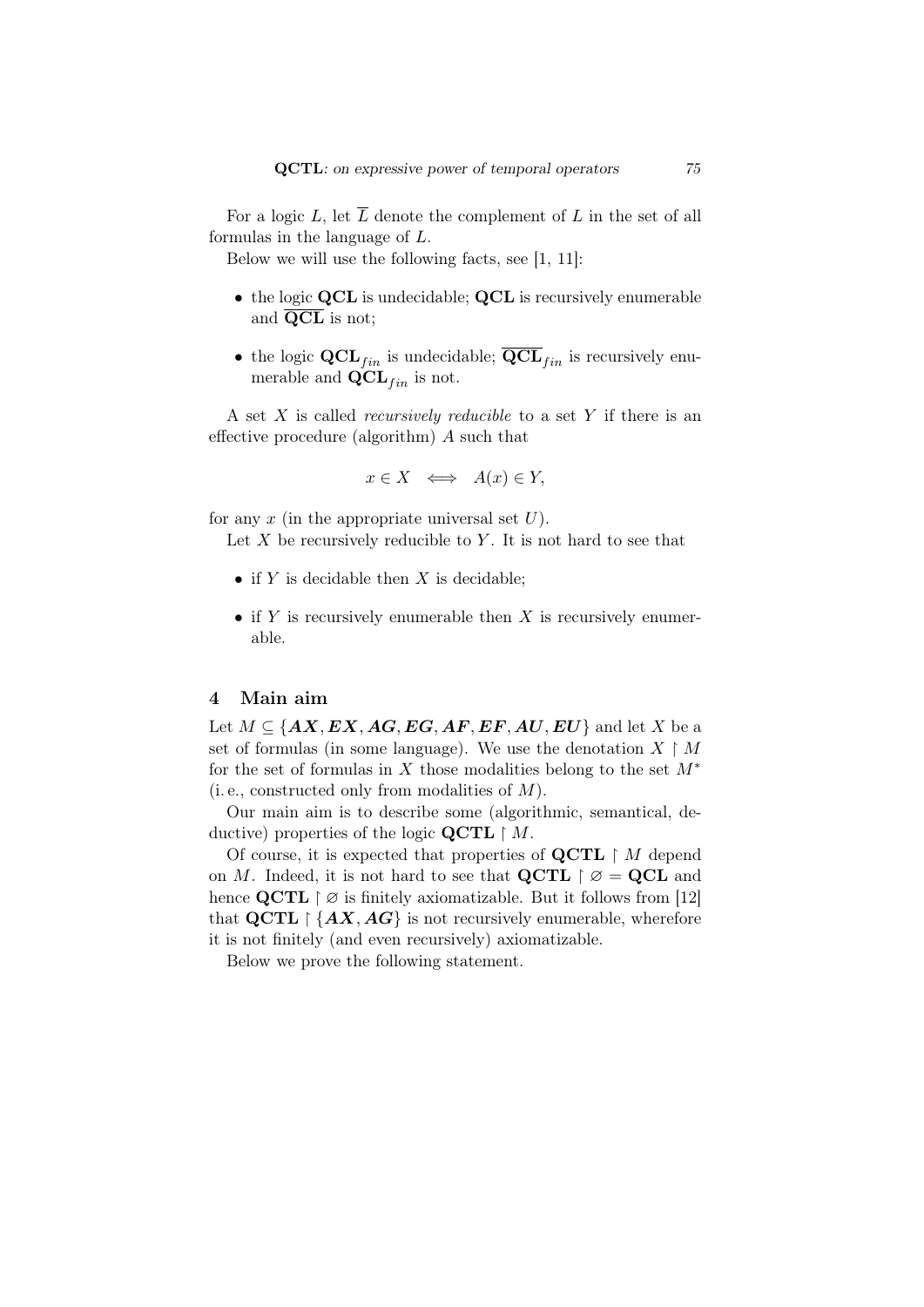Theorem 1. *Let M be a set of modalities including only some of AX, EX, AG, EG, AF, EF, AU, EU. Then the following equivalence holds:*

$$
\begin{aligned}\n\mathbf{QCTL} \upharpoonright M \text{ is recursively enumerable} \\
M \subseteq \{AX, EX\} \text{ or } M \subseteq \{AG, EF\}.\n\end{aligned}
$$

Then, using Theorem 1 (and its proof) we will be able to prove some statements about algorithmic, semantical, and deductive properties of some first-order extensions of **CTL**.

## 5 Recursively enumerable fragments of **QCTL**

In this section we prove the following part of Theorem 1: if  $M \subseteq \{AX, EX\}$  or  $M \subseteq \{AG, EF\}$  then **QCTL**  $\upharpoonright M$  is recursively enumerable.

To do this let us observe that

- $(a)$  **QCTL**  $\upharpoonright \varnothing =$  **QCL**;
- (*b*) for any formula  $\varphi$ ,

$$
\begin{array}{rclcl} AX\varphi\leftrightarrow\neg EX\neg\varphi &\in& \text{QCTL},\\ EX\varphi\leftrightarrow\neg AX\neg\varphi &\in& \text{QCTL},\\ AG\varphi\leftrightarrow\neg EF\neg\varphi &\in& \text{QCTL},\\ EF\varphi\leftrightarrow\neg AG\neg\varphi &\in& \text{QCTL}. \end{array}
$$

Because of (a), the logic **QCTL**  $\uparrow \varnothing$  is recursively enumerable and even finitely axiomatizable. Then, because of (b), it is sufficient to prove that **QCTL**  $\restriction$  {AX} and **QCTL**  $\restriction$  {AG} are recursively enumerable.

To prove the last statement we use the first-order modal logics **QD** and **QS4**.

The language of **QD** and **QS4** contains the same symbols as the language of **QCL** and the modality symbol  $\Box$ . Also we have the following extra rule for formula constructing: if  $\varphi$  is a formula then  $\Box \varphi$  is a formula. We call formulas in this language *modal formulas*. The notions of Kripke frame and Kripke model are the same as they are defined in Section 2.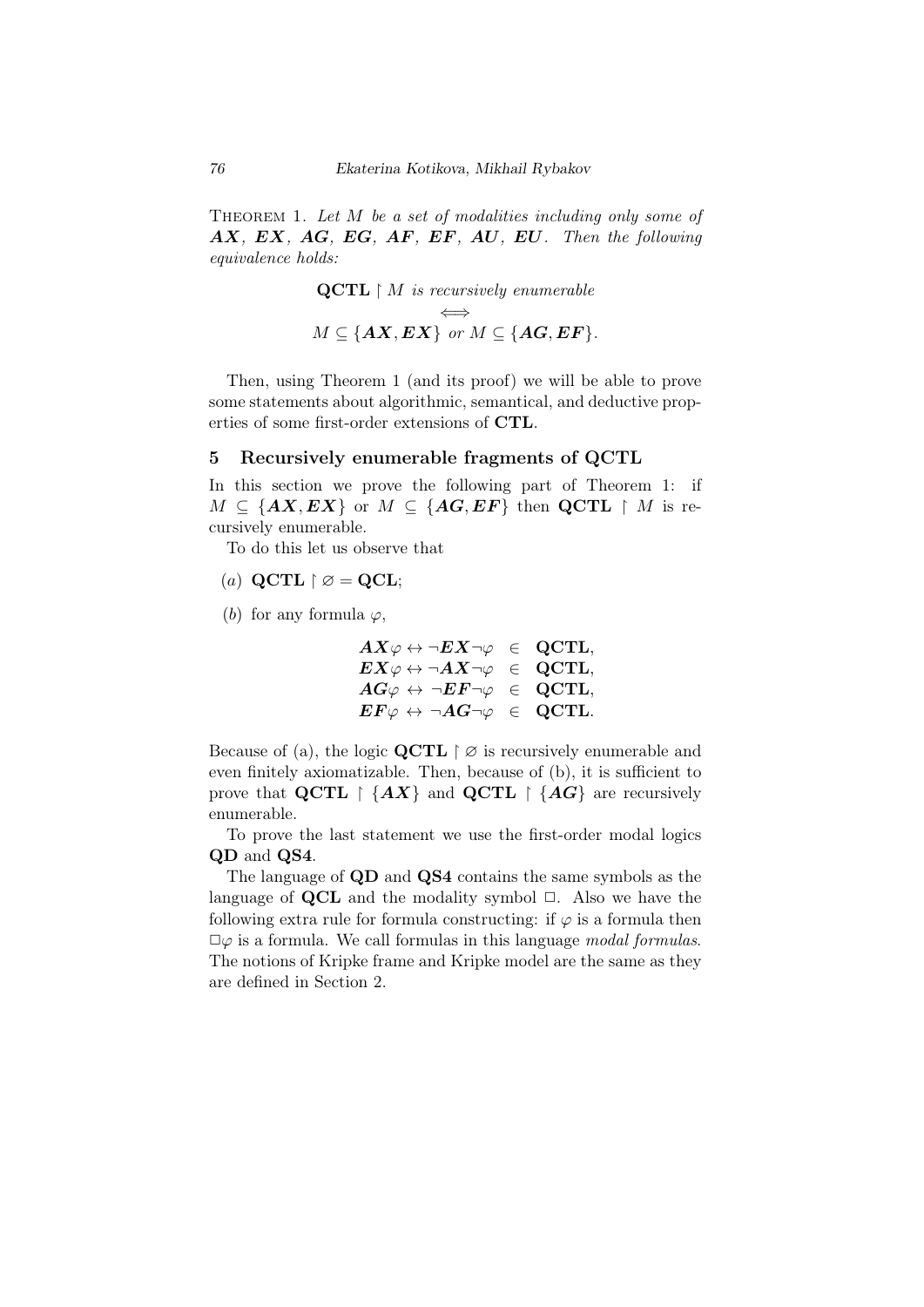Let  $\mathfrak{F} = \langle W, R \rangle$  be a Kripke frame,  $\mathfrak{M} = \langle W, R, D, I \rangle$  be a Kripke model on  $\mathfrak{F}$ . Now we define the relation 'a modal formula  $\varphi$  is true at a world  $w \in W$  in a model  $\mathfrak{M}$  under an interpretation  $\alpha$ of individual variables in *w*'. To differ the truth relation for modal formulas and the truth relation for temporal formulas we use the sign  $\vert \vert$ = for the first of them. This relation is defined inductively (by constructing of  $\varphi$ ) in the same way as for temporal formulas, see page 72. The cases for the atomic formulas, for the connectives *∧*, *∨*, *→*, and for the quantifiers *∀x<sup>i</sup>* and *∃x<sup>i</sup>* are the same (the reader just must replace ' $\models'$  with ' $\models'$ ). As for  $\Box$ , the definition looks as follows:

$$
(\mathfrak{M}, w) \mid \models^{\alpha} \Box \varphi_1 \iff \text{for any } w' \in W \text{ such that } wRw' \text{ the relation } (\mathfrak{M}, w') \mid \models^{\alpha} \varphi_1 \text{ is true.}
$$

The relations  $(\mathfrak{M}, w) \models \varphi, \mathfrak{M} \models \varphi, \mathfrak{F}(D) \models \varphi, \text{ and } \mathfrak{F} \models \varphi \text{ are}$ defined as on page 73.

Now we define the logic **QD** as the set of all modal formulas that are true in any serial frame and the logic **QS4** as the set of all modal formulas that are true in any reflexive and transitive frame.

It is known that **QD** and **QS4** are finitely axiomatizable and, in particular, recursively enumerable, see [3]. We are going to show that **QCTL**  $\upharpoonright$   $\{AX\}$  is recursively reducible to **QD** and **QCTL** *{AG}* is recursively reducible to **QS4**.

Let us define translations  $T_1$  and  $T_2$ . Suppose a temporal formula  $\varphi$  does not contain modalities different from  $AX$  and its iterations; then define  $T_1(\varphi)$  to be a modal formula obtained from  $\varphi$  by replacing every occurrence of  $AX$  with  $\Box$ . Let  $\varphi$  does not contain modalities different from  $\overline{AG}$  and its iterations; then define  $T_2(\varphi)$  to be a modal formula obtained from *φ* by replacing every occurrence of  $AG$  with  $\Box$ .

OBSERVATION 1. For any temporal formula  $\varphi$  without modalities *different from AX and its iterations, the following equivalence holds:*

 $\varphi \in \mathbf{QCTL} \iff T_1(\varphi) \in \mathbf{QD}$ ,

*i. e.,*  $T_1$  *recursively reduces*  $\mathbf{QCTL} \restriction \{AX\}$  *to*  $\mathbf{QD}$ *.*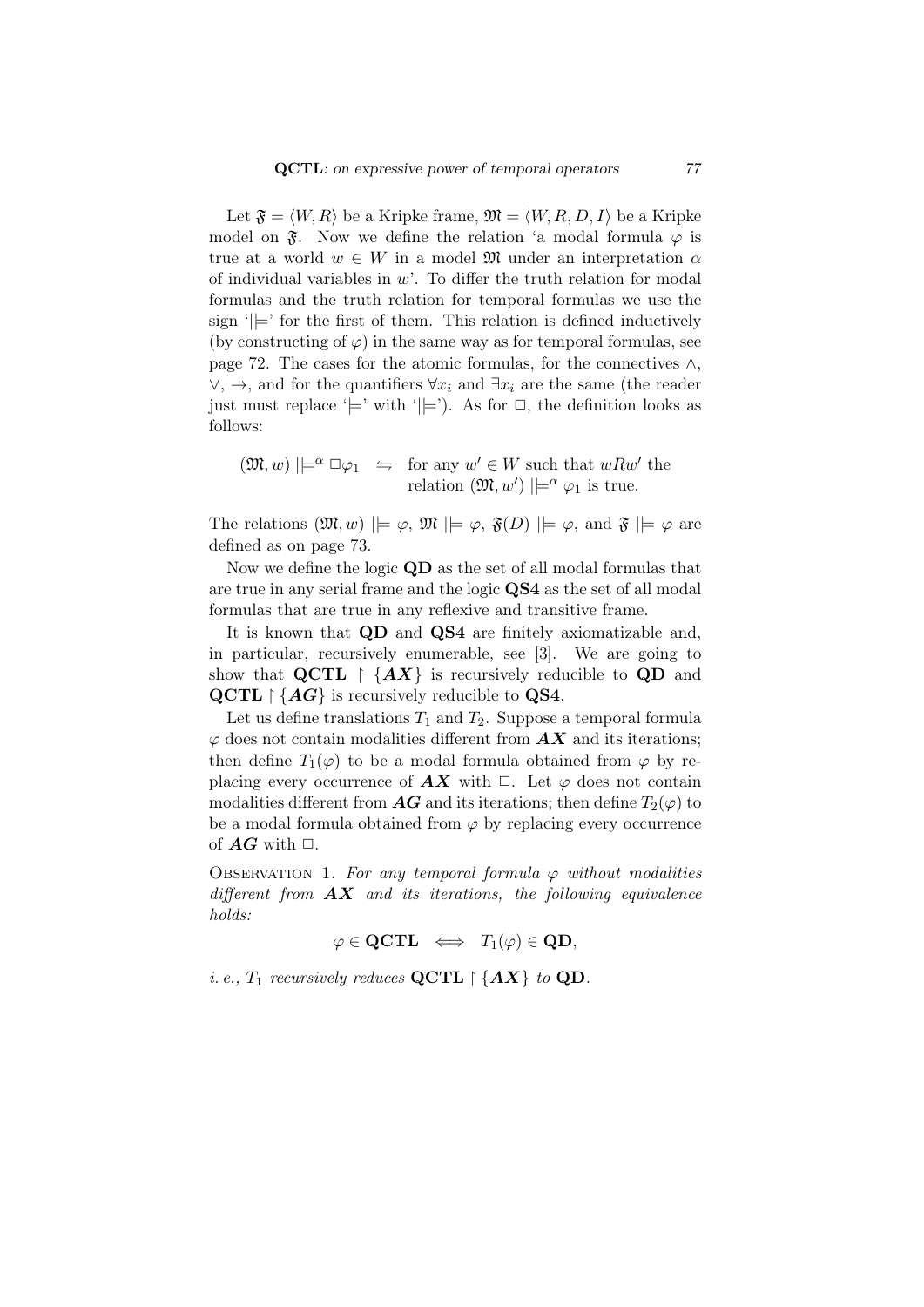PROOF. Let  $\varphi$  be a formula without modalities different from  $AX$ and its iterations.

Let  $\varphi \notin \mathbf{QCTL}$ . Then there is a serial model  $\mathfrak{M} = \langle W, R, D, I \rangle$ , a world  $w_0 \in W$ , and an interpretation  $\alpha_0$  of individual variables in  $w_0$  such that  $(\mathfrak{M}, w_0) \not\models^{\alpha_0} \varphi$ .

In this case, for any formula  $\psi$ , any  $w \in W$ , and any interpretation  $\alpha$  of individual variables in *w*, the following equivalence holds:

$$
(\mathfrak{M},w)\models^{\alpha}\psi\iff(\mathfrak{M},w)\models^{\alpha}T_1(\psi).
$$

The proof proceeds by induction on constructing of  $\psi$  and we left the details to the reader.

As a result we obtain that  $(\mathfrak{M}, w_0) \not\models^{\alpha_0} T_1(\varphi)$  and hence,  $T_1(\varphi) \notin \mathbf{QD}$ .

Let  $T_1(\varphi) \notin \mathbf{QD}$ . Then there is a serial model  $\mathfrak{M} = \langle W, R, D, I \rangle$ , a world  $w_0 \in W$ , and an interpretation  $\alpha_0$  of individual variables in  $w_0$  such that  $(\mathfrak{M}, w_0) \not\models^{\alpha_0} T_1(\varphi)$ . With the same argumentation we obtain that  $(\mathfrak{M}, w_0) \not\models^{\alpha_0} \varphi$ , therefore,  $\varphi \notin \mathbf{QCTL}$ .  $\Box$ 

OBSERVATION 2. For any temporal formula  $\varphi$  without modalities *different from AG and its iterations, the following equivalence holds:*

$$
\varphi \in {\operatorname{\mathbf{QCTL}}} \ \ \Longleftrightarrow \ \ T_2(\varphi) \in{\operatorname{\mathbf{QS4}}},
$$

*i. e.,*  $T_2$  *recursively reduces*  $\mathbf{QCTL} \restriction \{AG\}$  *to*  $\mathbf{QS4}$ *.* 

PROOF. Let  $\varphi$  be a formula without modalities different from  $AG$ and its iterations.

Let  $\varphi \notin \mathbf{QCTL}$ . Then there is a serial model  $\mathfrak{M} = \langle W, R, D, I \rangle$ , a world  $w_0 \in W$ , and an interpretation  $\alpha_0$  of individual variables in  $w_0$  such that  $(\mathfrak{M}, w_0) \not\models^{\alpha_0} \varphi$ .

Let  $R^*$  be reflexive and transitive closure of  $R$  and let  $\mathfrak{M}^* = \langle W, R^*, D, I \rangle$ . Then, for any formula  $\psi$ , any  $w \in W$ , and any interpretation  $\alpha$  of individual variables in *w*, the following equivalence holds:

$$
(\mathfrak{M},w)\models^{\alpha}\psi\iff(\mathfrak{M}^*,w)\models^{\alpha}T_2(\psi).
$$

The proof proceeds by induction on constructing of  $\psi$  and we again left the details to the reader.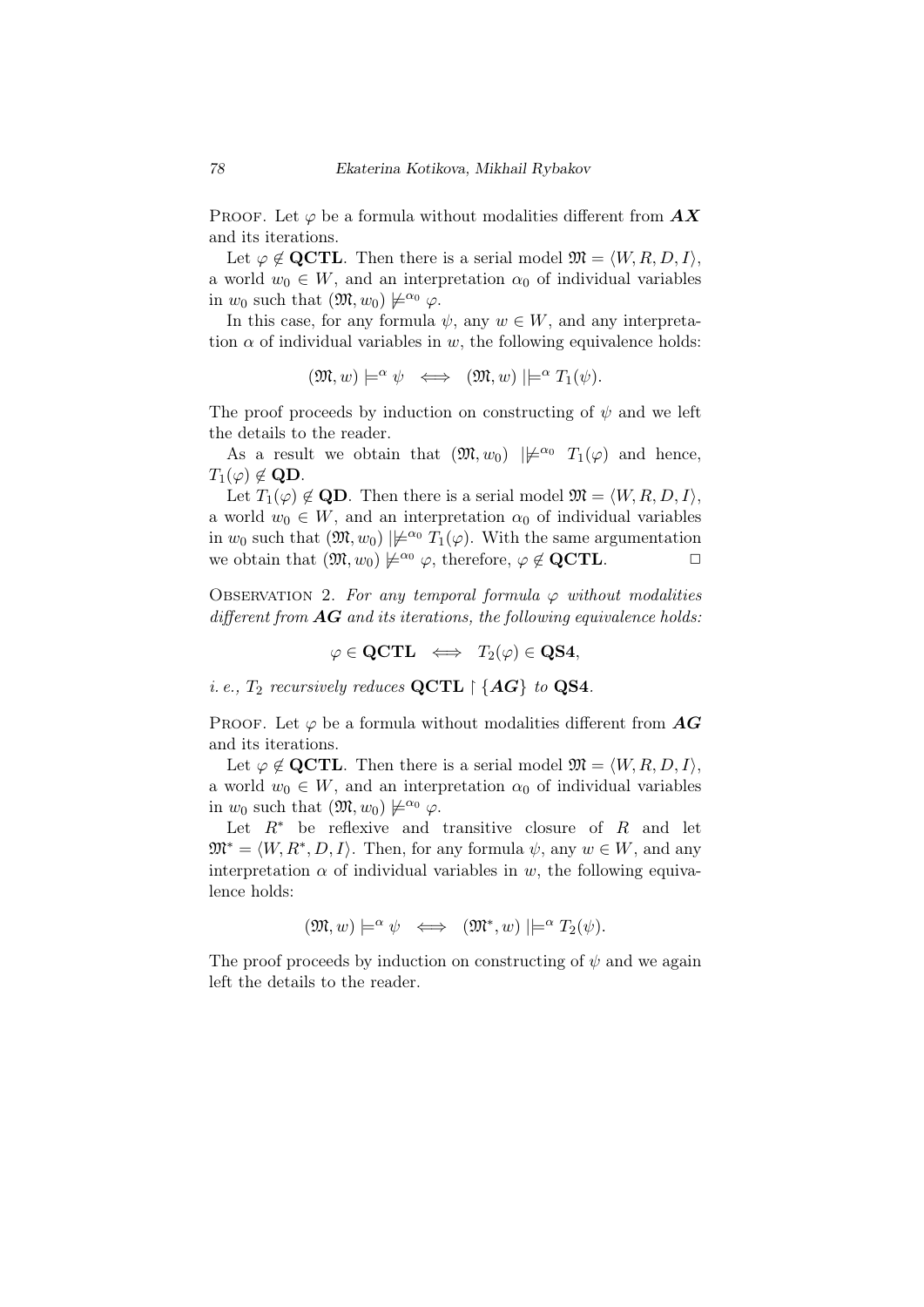In particular, we have  $(\mathfrak{M}^*, w_0) \not\mid \not\models^{\alpha_0} T_2(\varphi)$ . Because  $\mathfrak{M}^*$  is a model for **QS4**, we obtain  $T_2(\varphi) \notin \mathbf{QS4}$ .

Let  $T_2(\varphi) \notin \mathbf{QS4}$ . Then there is a reflexive and transitive model  $\mathfrak{M} = \langle W, R, D, I \rangle$ , a world  $w_0 \in W$ , and an interpretation  $\alpha_0$  of individual variables in  $w_0$  such that  $(\mathfrak{M}, w_0)$   $|\not\models^{\alpha_0} T_1(\varphi)$ . Because  $\mathfrak{M}$  is reflexive, it is serial. Then, for any formula  $\psi$ , any  $w \in W$ , and any interpretation  $\alpha$  of individual variables in  $w$ ,

$$
(\mathfrak{M},w)\models^{\alpha}\psi\iff(\mathfrak{M},w)\models^{\alpha}T_2(\psi),
$$

and hence,  $(\mathfrak{M}, w_0) \not\models^{\alpha_0} \varphi$ . Thus,  $\varphi \notin \mathbf{QCTL}$ .  $\Box$ 

Because the logics **QD** and **QS4** are recursively enumerable, from Observations 1 and 2 it follows that  $\mathbf{QCTL} \upharpoonright \{AX\}$  and **QCTL**  $\{AG\}$  are recursively enumerable. In fact, even more strong result holds.

Proposition 1. *The temporal logics* **QCTL** *{AX} and* **QCTL** *{AG} are finitely axiomatizable.*

PROOF. It is sufficient to observe that the translation  $T_1$  is an isomorphism between **QCTL**  $\restriction$  {*AX*} and **QD**, the translation  $T_2$ is an isomorphism between  $\mathbf{QCTL} \restriction \{AG\}$  and  $\mathbf{QS4}$ .

## 6 Main technical construction

Now we start to prove that if  $M \not\subset \{AX, EX\}$  and  $M \nsubseteq \{AG, EF\}$  then **QCTL**  $\upharpoonright M$  is not recursively enumerable.

Here we present some technical constructions and statements; then we apply them to achieve the main aim.

Let us fix three binary letters and one unary letter; to make it easier to understand (and with according of their intending meaning) we denote them  $\approx$ ,  $\prec$ ,  $\prec$ <sub>1</sub>, and *L*. To explain the intending meaning of these predicate letters, let us imagine that we try to order equivalence classes of some set; then

> $x \approx y$  means '*x* and *y* are equivalent';  $x \prec y$  means '*x* is less than *y*';  $x \prec_1 y$  means *'y* is the next element after *x*';  $L(x)$  means '*x* is a label (for a current state)'.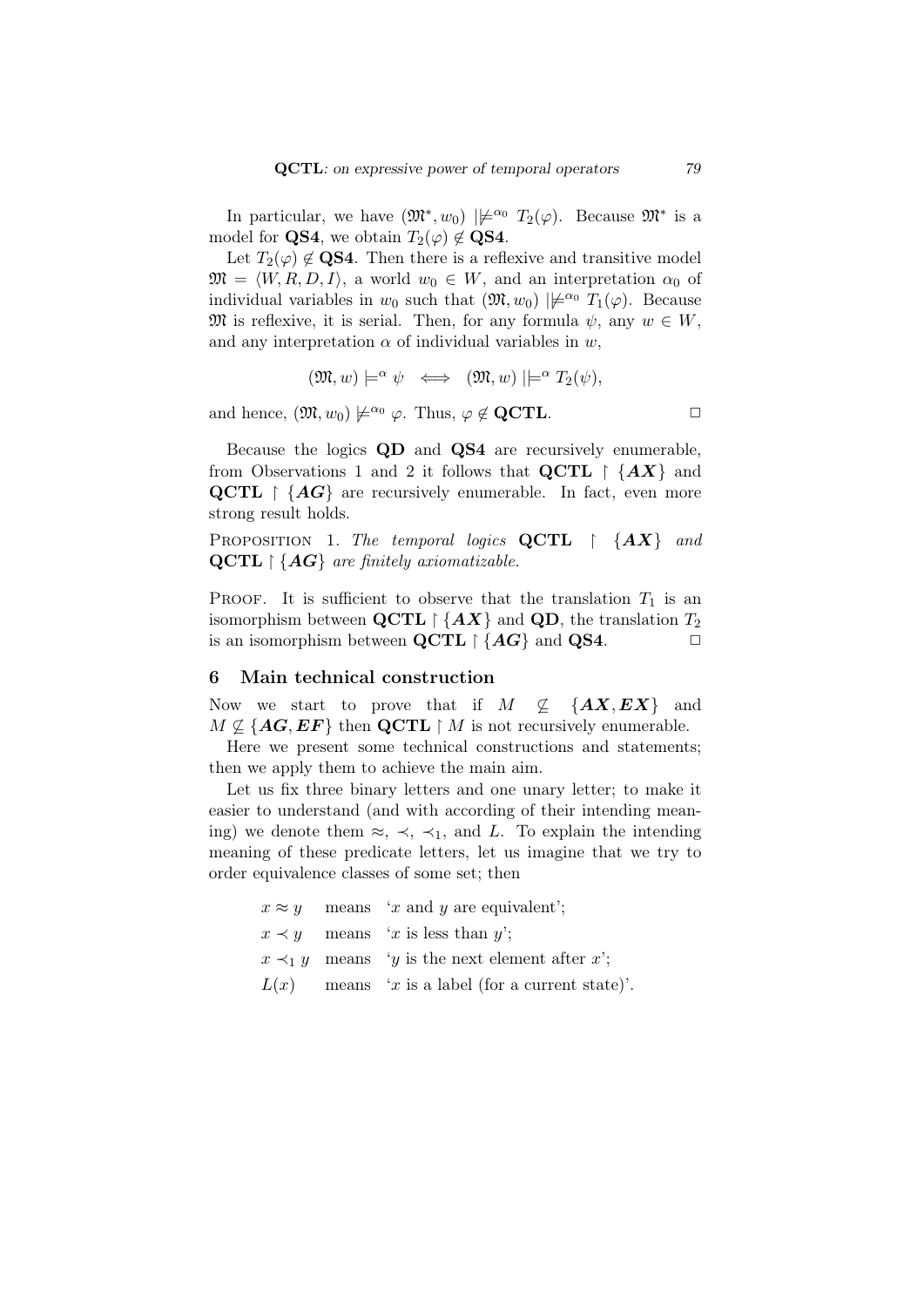With help of 'labels' and modalities we show how to describe the condition that equivalence classes are ordered as positive integers by the relation 'less than'.

Let us define some formulas. The formula  $A_1$  claims  $\approx$  to be an equivalence relation:

$$
A_1 = \forall x (x \approx x) \land \forall x \forall y (x \approx y \rightarrow y \approx x) \land \forall x \forall y \forall z (x \approx y \land y \approx z \rightarrow x \approx z).
$$

The formula  $A_2$  claims  $\approx$  to be a congruence relative to  $\prec$ :

$$
A_2 = \forall x \forall y \forall u \forall v (x \approx u \land y \approx v \to (x \prec y \to u \prec v)).
$$

The formula  $A_3$  claims  $\prec$  to be a strict linear order (on equivalence classes):

$$
A_3 = \forall x \neg (x \prec x) \land \n\forall x \forall y \forall z (x \prec y \land y \prec z \rightarrow x \prec z) \land \n\forall x \forall y (x \prec y \lor x \approx y \lor y \prec x).
$$

The formula  $A_4$  defines  $\prec_1$  as a successor relation with respect to  $\prec$ :

$$
A_4 = \forall x \forall y ((x \prec_1 y) \leftrightarrow (x \prec y \land \neg \exists z (x \prec z \land z \prec y))).
$$

The formula  $A_5$  means that any element has a successor:

 $A_5 = \forall x \exists y (x \prec_1 y).$ 

Let  $x \not\approx y$  be the abbreviation for  $\neg(x \approx y)$ . The formulas  $A_6$  and *A*<sub>7</sub> claim heredity for  $\prec_1$  and  $\not\approx$ , correspondingly:

$$
A_6 = \forall x \forall y (x \prec_1 y \rightarrow \mathbf{AG}(x \prec_1 y));
$$
  
\n
$$
A_7 = \forall x \forall y (x \not\approx y \rightarrow \mathbf{AG}(x \not\approx y)).
$$

The formula  $A_8$  means for a world that it has a unique label (if it has a label at all):

$$
A_8 = \forall x \forall y (L(x) \land L(y) \to x \approx y).
$$

The formula *A*<sup>9</sup> means that any next world has the next label:

$$
A_9 = \forall x \forall y (L(x) \land x \prec_1 y \to \mathbf{AXL}(y)).
$$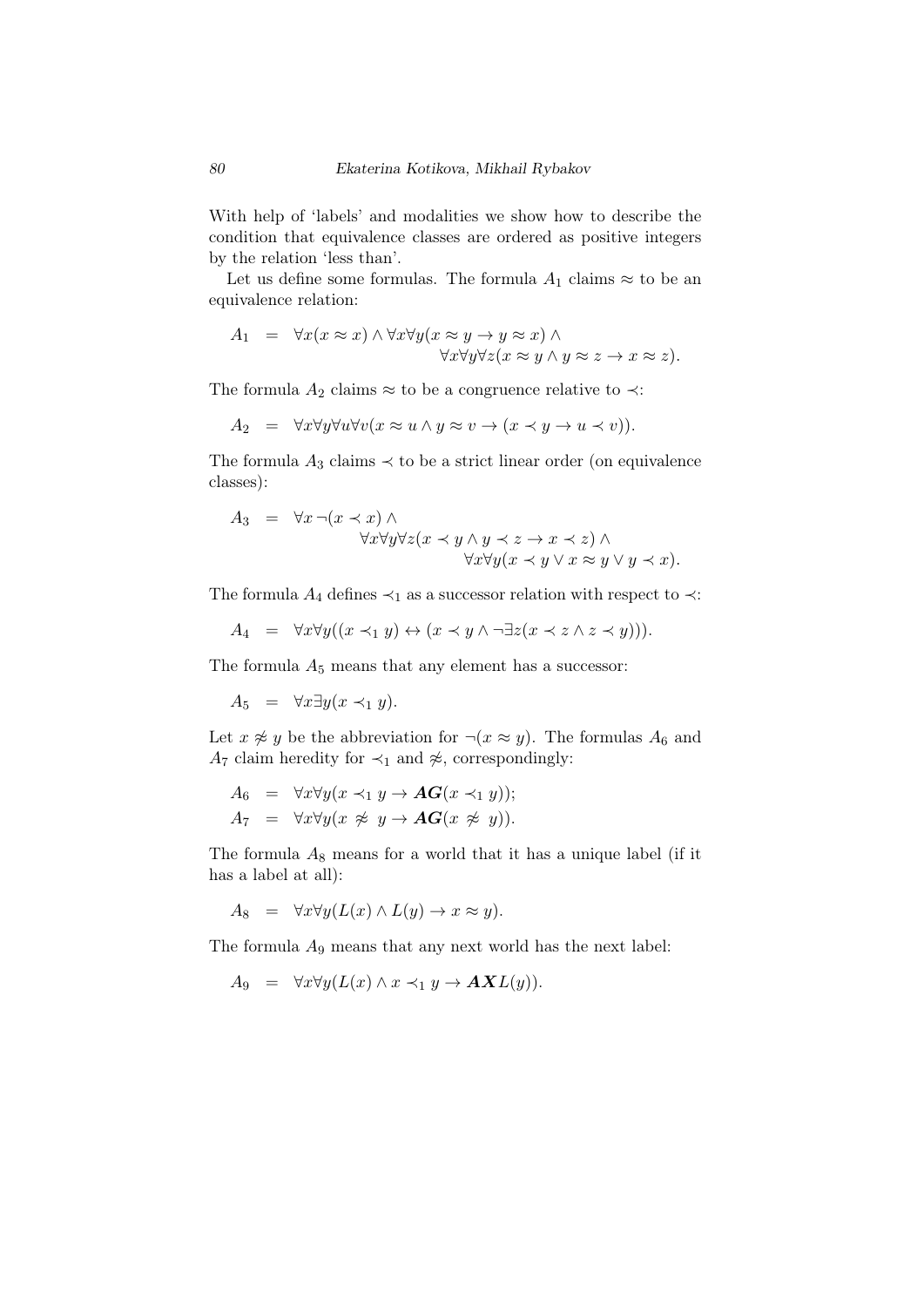Let

$$
A = \textbf{AG}(A_1 \wedge \ldots \wedge A_9).
$$

Let also

$$
B = \exists x (L(x) \land \neg \exists y (y \prec x)).
$$

The formula *B* means that there is a least element ('zero') and it is a label (in a world where *B* is true). Finally, let

$$
C = \forall x \mathbf{EFL}(x).
$$

The formula *C* means that any element (of some current world) labels some future world.

As we will see below, the formula  $A \wedge B \wedge C$  provides us with a condition that is sufficient to prove that equivalence classes are ordered with *≺* as positive integers with the relation 'less than'. But before this we show that the formula  $A \wedge B \wedge C$  is  $\mathbf{QCTL}$ -satisfiable, i. e.,  $\neg(A \land B \land C) \notin \mathbf{QCTL}$ .

Let  $\mathfrak{M}_0 = \langle W_0, R_0, D_0, I_0 \rangle$  where

$$
W_0 = \{w_i : i \in \mathbb{N}\};
$$
  
\n
$$
w_i R_0 w_j \Leftrightarrow j = i + 1;
$$
  
\n
$$
D_0(w_i) = \mathbb{N};
$$
  
\n
$$
I_0(w_i, \approx) = \{ \langle m, m \rangle : m \in \mathbb{N} \};
$$
  
\n
$$
I_0(w_i, \prec) = \{ \langle m, k \rangle : m, k \in \mathbb{N} \text{ and } m \langle k \rangle \};
$$
  
\n
$$
I_0(w_i, \prec_1) = \{ \langle m, m + 1 \rangle : m \in \mathbb{N} \};
$$
  
\n
$$
I_0(w_i, L) = \{ \langle i \rangle \}.
$$

LEMMA 1. *It is true that*  $(\mathfrak{M}_0, w_0) \models A \land B \land C$ .

PROOF is straightforward and left to the reader.  $\Box$ 

PROPOSITION 2. *The formula*  $A \wedge B \wedge C$  *is* **QCTL**-satisfiable.

PROOF. It is sufficient to observe that the accessibility relation in the model  $\mathfrak{M}_0$  is serial and then use Lemma 1.  $\Box$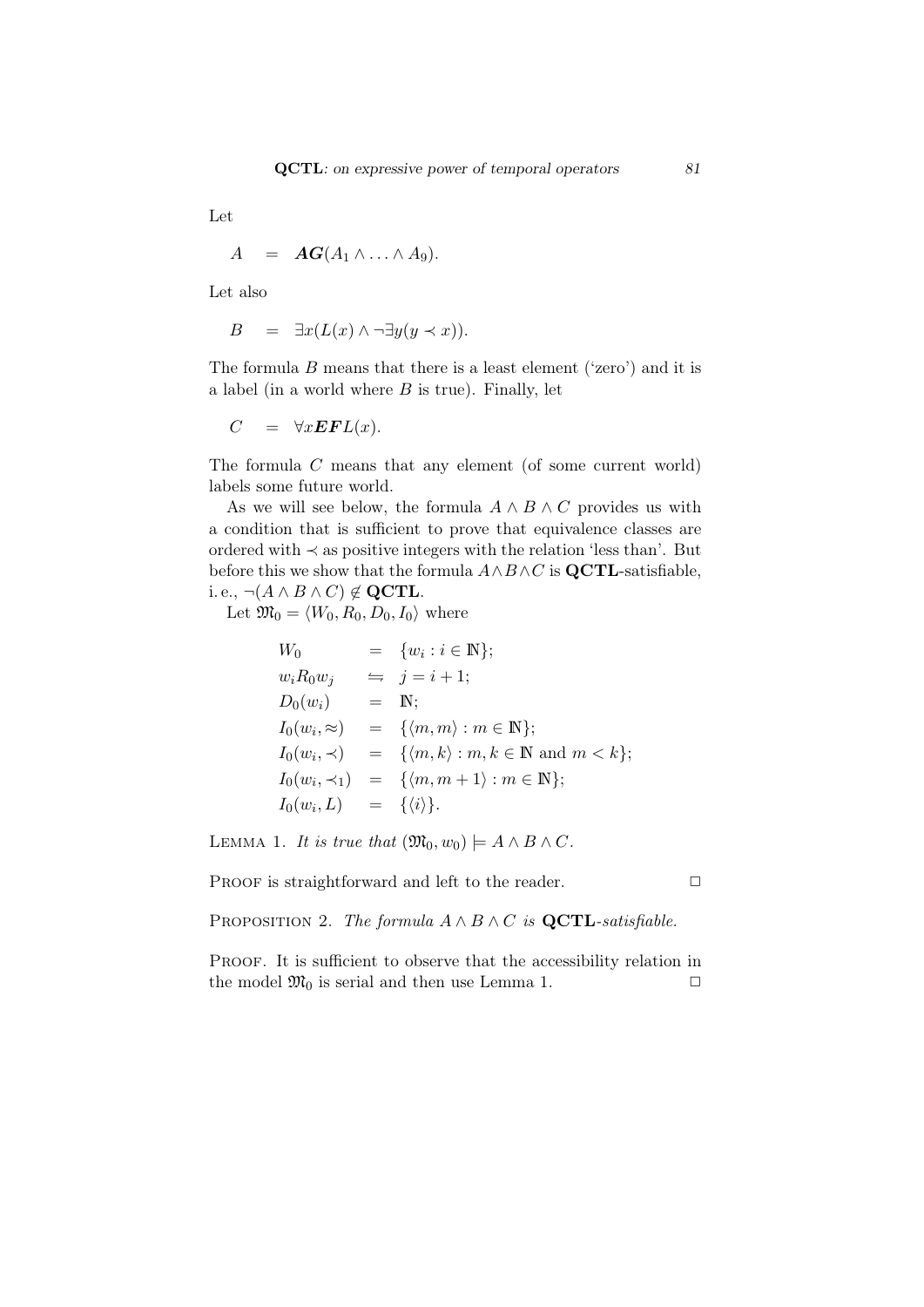Now let us turn to the key technical lemmas of the article.

Let  $\mathfrak{M} = \langle W, R, D, I \rangle$  be a serial model and  $w^*$  be a world in W such that  $(\mathfrak{M}, w^*)$   $\models A \land B \land C$ .

For simplicity let us use the following abbreviations, for any *w ∈ W*:

$$
\approx^w=I(w,\approx),\ \ \prec^w=I(w,\prec),\ \ \prec^w_1=I(w,\prec_1),\ \ L^w=I(w,L).
$$

Let also, for any  $w, w' \in W$  and any  $k \in \mathbb{N}$ ,

$$
wR^{0}w' \Leftrightarrow w = w';
$$
  
\n
$$
wR^{k+1}w' \Leftrightarrow wR^{k}u \text{ and } uRw', \text{ for some } u \in W;
$$
  
\n
$$
wR^{*}w' \Leftrightarrow wR^{m}w', \text{ for some } m \in \mathbb{N}.
$$

Observe that  $(\mathfrak{M}, w) \models A_1 \land \ldots \land A_9$ , for any  $w \in W$  such that  $w^*R^*w$ ; this is so because  $(\mathfrak{M}, w^*)$   $\models$  *AG*(*A*<sub>1</sub>  $\wedge \ldots \wedge A_9$ ).

LEMMA 2. Let  $w \in W$  and  $w^* R^* w$ . Then the relation  $\approx^w$  is a *congruence with respect to the relation*  $\prec^w$ *.* 

PROOF immediately follows from  $(\mathfrak{M}, w) \models A_1 \land A_2$ .

Because of Lemma 2 we may define congruence classes: for any  $w \in W$  such that  $w^*R^*w$  and any  $a \in D(w)$  we put

$$
[a]^w = \{b \in D(w) : b \approx^w a\}.
$$

Note that the relations  $\prec^w$  and  $\prec^w_1$  on  $D(w)$  generate the relations *≺*<sup>*w*</sup> and *≺*<sup>*w*</sup> on equivalence classes defined in the following way:

$$
[a]^w \prec^w [b]^w \Leftrightarrow a \prec^w b; [a]^w \prec^w_1 [b]^w \Leftrightarrow a \prec^w_1 b,
$$

for any  $w \in W$  such that  $w^* R^* w$  and for any  $a, b \in D(w)$ . Let also

$$
[a]^w\preccurlyeq^w [b]^w\ \ \leftrightharpoons\ \ [a]^w\prec^w [b]^w\ \text{or}\ [a]^w=[b]^w.
$$

Let, for any  $w \in W$  such that  $w^*R^*w$ ,

$$
D^w = \{ [a]^w : a \in D(w) \}.
$$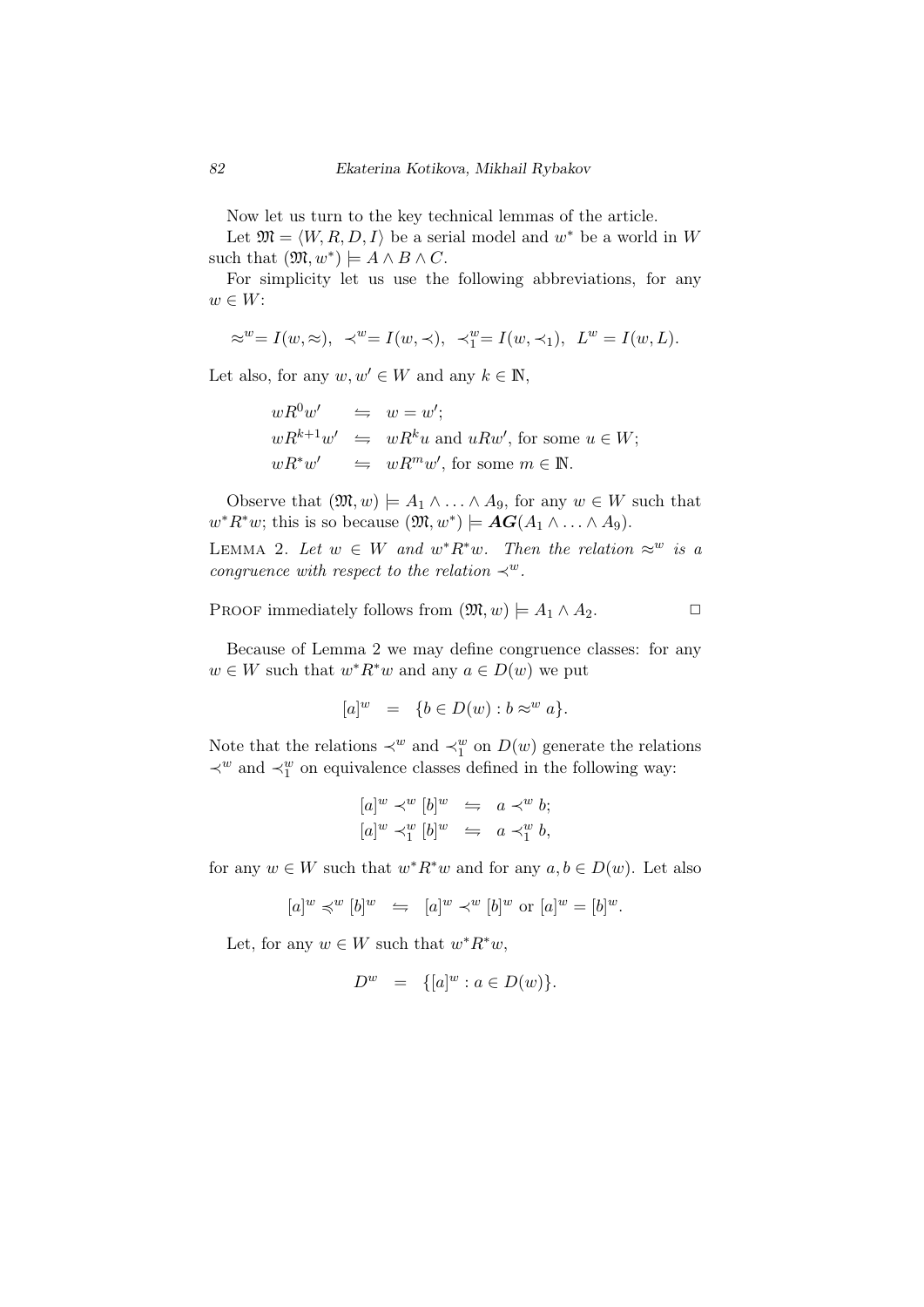For the rest of this section our aim is to prove that  $\langle D^{w^*}, \prec^{w^*} \rangle$  is isomorphic to  $\langle \mathbb{N}, \langle \rangle$ .

LEMMA 3. Let  $w \in W$  and  $w^* R^* w$ . Then the relation  $\prec^w$  is a *strict linear order on*  $D^w$  *and*  $\prec_1^w$  *is the successor relation on*  $D^w$ *with respect to*  $\prec^w$ *.* 

PROOF immediately follows from  $(\mathfrak{M}, w) \models A_3 \land A_4$ .

Since  $(\mathfrak{M}, w^*)$   $\models B$ , there is  $a_0 \in D(w^*)$  such that  $L^{w^*}(a_0)$  and  $[a_0]^{w^*} \preccurlyeq^{w^*} [a]^{w^*}$ , for any  $a \in D(w^*)$ . Then, due to  $(\mathfrak{M}, w^*) \models A_5$ , there are  $a_1, a_2, a_3, \ldots \in D(w^*)$  such that

$$
a_0 \prec_1^{w^*} a_1 \prec_1^{w^*} a_2 \prec_1^{w^*} a_3 \prec_1^{w^*} \ldots;
$$

note by the way that equivalence classes generated by elements  $a_0, a_1, a_2, a_3, \ldots$  in  $D(w^*)$  are pairwise different.

LEMMA 4. Let  $w \in W$  and  $w^*R^*w$ . Then

$$
\begin{array}{rcl}\na \prec_1^{w^*} b & \Longrightarrow & a \prec_1^w b; \\
a \not\approx^{w^*} b & \Longrightarrow & a \not\approx^w b,\n\end{array}
$$

*for any*  $a, b \in D(w^*)$ *.* 

PROOF immediately follows from  $(\mathfrak{M}, w^*)$   $\models A_6 \wedge A_7.$ 

LEMMA 5. Let  $w \in W$ ,  $k \in \mathbb{N}$ , and  $w^* R^k w$ . Then  $L^w(a_k)$  is true.

PROOF proceeds by induction on  $k$ .

Let  $k = 0$ . Then we must prove that  $L^{w^*}(a_0)$  is true; but we have  $L^{w^*}(a_0)$  to be true because of choosing of  $a_0$ .

Let the statement be true for  $k$ ; we prove it for  $k + 1$ . Let  $w^*R^{k+1}w$ . Then there is  $u \in W$  such that  $w^*R^ku$  and  $uRw$ . By induction hypothesis,  $L^u(a_k)$  holds. By Lemma 4, we have  $a_k \prec_1^u a_{k+1}$ . Then, from  $(\mathfrak{M}, u) \models A_9$  and  $uRw$  we obtain  $L^w(a_{k+1})$ .  $\Box$ 

LEMMA 6. Let  $b \in D(w^*)$ . Then  $b \approx^{w^*} a_k$ , for some  $k \in \mathbb{N}$ .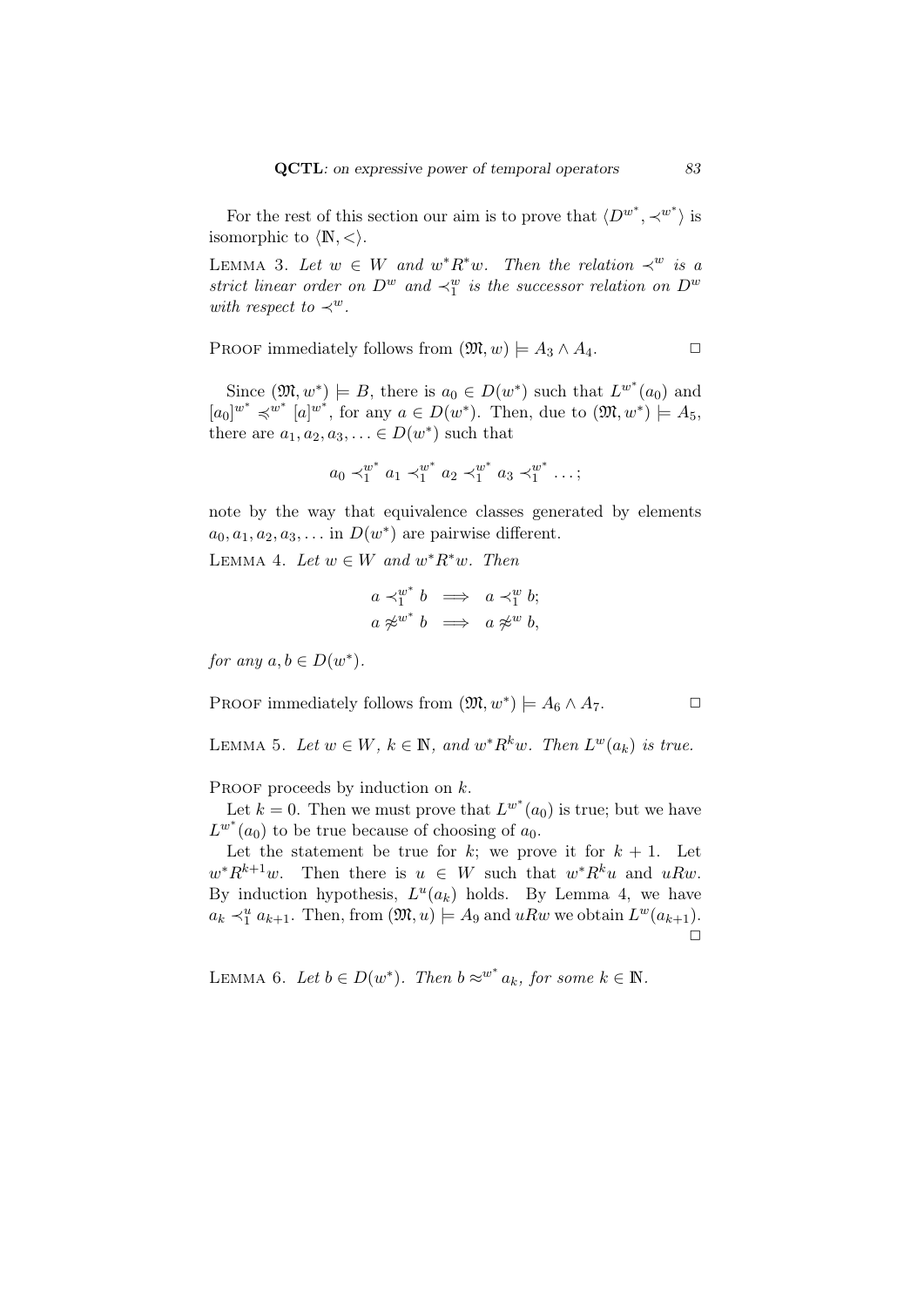PROOF. Because of  $(\mathfrak{M}, w^*) \models C$ , there is  $w \in W$  such that  $w^*R^kw$ , for some  $k \in \mathbb{N}$ , and  $L^w(b)$  is true. By Lemma 5,  $L^w(a_k)$  is true. Then, from  $(\mathfrak{M}, w) \models A_8$  we obtain  $b \approx^w a_k$  and, by Lemma 4, we obtain  $b \approx w^* a_k$ .  $a_k$ .

As a corollary we obtain the next statement.

PROPOSITION 3. The structures  $\langle D^{w^*}, \prec^{w^*} \rangle$  and  $\langle \mathbb{N}, \langle \rangle$  are iso*morphic.*

PROOF. For any  $k \in \mathbb{N}$ , let  $f(k) = [a_k]^{w^*}$ . We show that f is the required isomorphism. Clearly,  $k < m$  implies  $[a_k]^{w^*} \prec^{w^*} [a_m]^{w^*}$ . So, we must prove that *f* is injective and surjective.

Injectivity of f. Let  $k \neq m$ ; without a loss of generality we may assume that  $k < m$ . But then  $[a_k]^{w^*} \prec^{w^*} [a_m]^{w^*}$  and hence  $f(k) \neq f(m)$ .

Surjectivity of *f*. Let  $b \in D(w^*)$ . Then, by Lemma 6, we have *b*  $\approx$ <sup>*w*</sup><sup>*\**</sup> *a<sub>k</sub>*, for some *k*  $\in$  **N**; this means that  $[b]^{w^*} = [a_k]^{w^*} = f(k)$ .  $\Box$ 

# 7 Embedding of QCL<sub>*fin*</sub> into QCTL</sub>

Let  $\varphi$  be some closed classical first-order formula and let *y* be some individual variable not occurring in  $\varphi$ . Let also  $x \preccurlyeq y$  be an abbreviation for the formula  $(x \prec y \lor x \approx y)$ . We define the translation  $T_y$ :

| $T_y(\perp)$                     | $= \perp;$                                               |
|----------------------------------|----------------------------------------------------------|
| $T_{y}(P_i^m(x_{k_1},,x_{k_m}))$ | $= P_i^m(x_{k_1}, \ldots, x_{k_m});$                     |
| $T_y(\psi' \wedge \psi'')$       | $= T_y(\psi') \wedge T_y(\psi'');$                       |
| $T_y(\psi' \vee \psi'')$         | $= T_y(\psi') \vee T_y(\psi'');$                         |
| $T_y(\psi' \to \psi'')$          | $= T_y(\psi') \rightarrow T_y(\psi'');$                  |
| $T_y(\forall x\psi')$            | $= \forall x (x \preccurlyeq y \rightarrow T_y(\psi'));$ |
| $T_y(\exists x\psi')$            | $= \exists x (x \preccurlyeq y \wedge T_y(\psi'))$       |

where  $\psi'$  and  $\psi''$  are subformulas of the formula  $\varphi$ . Then we put  $T(\varphi) = \forall y \, T_y(\varphi).$ 

To explain the intending meaning of  $T_y(\varphi)$  and  $T(\varphi)$  let us imagine that we interpret individual variables as positive integers and  $\preccurlyeq$  as the relation  $\leq$  on N. Then  $T_y(\varphi)$  means ' $\varphi$  is true in any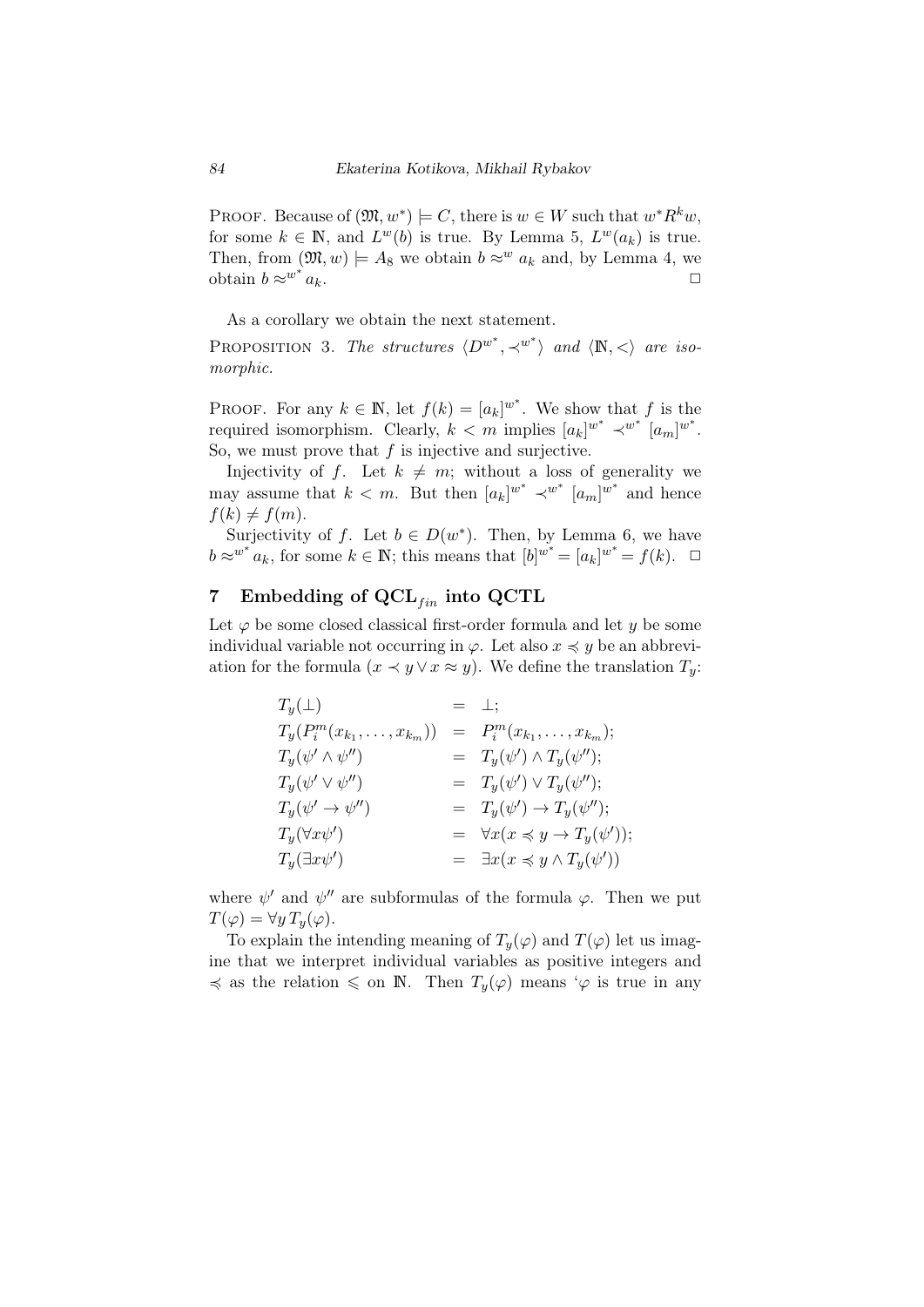model with elements  $0, \ldots, y'$  and  $T(\varphi)$  means ' $\varphi$  is true in any finite model'.

Let  $P_{i_1}^{m_1}$  $p_{i_1}^{m_1}, \ldots, p_{i_k}^{m_k}$  be the list of all predicate letters occurring in  $\varphi$ . We define the formula  $Congr(\varphi)$  as a conjunction of formulas in the following form:

$$
\forall x_1 \ldots \forall x_{m_j} \forall y_1 \ldots \forall y_{m_j} \Big( \bigwedge_{i=1}^{m_j} (x_i \approx y_i) \rightarrow \\ \rightarrow (P_{i_j}^{m_j}(x_1, \ldots, x_{m_j}) \rightarrow P_{i_j}^{m_j}(y_1, \ldots, y_{m_j})) \Big)
$$

where  $j \in \{1, \ldots, k\}$ . Let

$$
Emb(\varphi) = A \wedge B \wedge C \wedge Congr(\varphi) \to T(\varphi).
$$

LEMMA 7.  $\varphi \in \mathbf{QCL}_{fin} \iff Emb(\varphi) \in \mathbf{QCTL}$ .

PROOF. Suppose  $\varphi \notin \mathbf{QCL}_{fin}$ . Then there is a classical model  $\mathfrak{S} = \langle S, J \rangle$  where S is a finite set, J is an interpretation of predicate letters in *S*, such that  $\mathfrak{S} \not\models \varphi$ . Without a loss of generality we may assume that  $S = \{0, \ldots, n\}$ , for some  $n \in \mathbb{N}$ .

Let  $\mathfrak{M}_0$  be Kripke model defined on page 81. We extend  $I_0$  on predicate letters occurring in  $\varphi$ ; let

$$
I_0(w_0, P_{i_j}^{m_j}) = \{ \langle k_1, \ldots, k_{m_j} \rangle : \langle k_1, \ldots, k_{m_j} \rangle \in J(P_{i_j}^{m_j}) \},
$$

for any *<sup>j</sup> ∈ {*1*, . . . , k}*, i. e., *<sup>I</sup>*0(*w*0*, P <sup>m</sup><sup>j</sup> ij* ) = *J*(*P m<sup>j</sup>*  $b_i^{m_j}$ ). Let also  $I_0(w_i, P_{i_j}^{m_j}) = \emptyset$ , for any  $i \in \mathbb{N}^+$ .

Then we claim  $(\mathfrak{M}_0, w_0) \not\models Emb(\varphi)$ . Since the letter  $\approx$  is interpreted with the identity relation on  $D(w_0)$ , it is clear that  $(\mathfrak{M}_0, w_0) \models Congr(\varphi)$ . By Lemma 1, we have  $(\mathfrak{M}_0, w_0) \models A \land B \land C$ . Hence we just must prove that  $(\mathfrak{M}_0, w_0) \not\models \forall y T_y(\varphi)$ . It is sufficient to interpret *y* as *n*. More exactly, the following condition holds: for any subformula  $\psi$  of the formula  $\varphi$ , for any interpretation  $\alpha$  such that  $\alpha(x) \in \{0, \ldots, n\}$ , for any individual variable *x*, and  $\alpha(y) = n$ ,

$$
\mathfrak{S}\models^{\alpha} \psi \iff (\mathfrak{M}_0, w_0)\models^{\alpha} T_y(\psi).
$$

We left the proof of the condition to the reader; it proceeds by induction on constructing of  $\psi$ . Thus,  $(\mathfrak{M}_0, w_0) \not\models^{\alpha} T_{\nu}(\varphi)$ , for any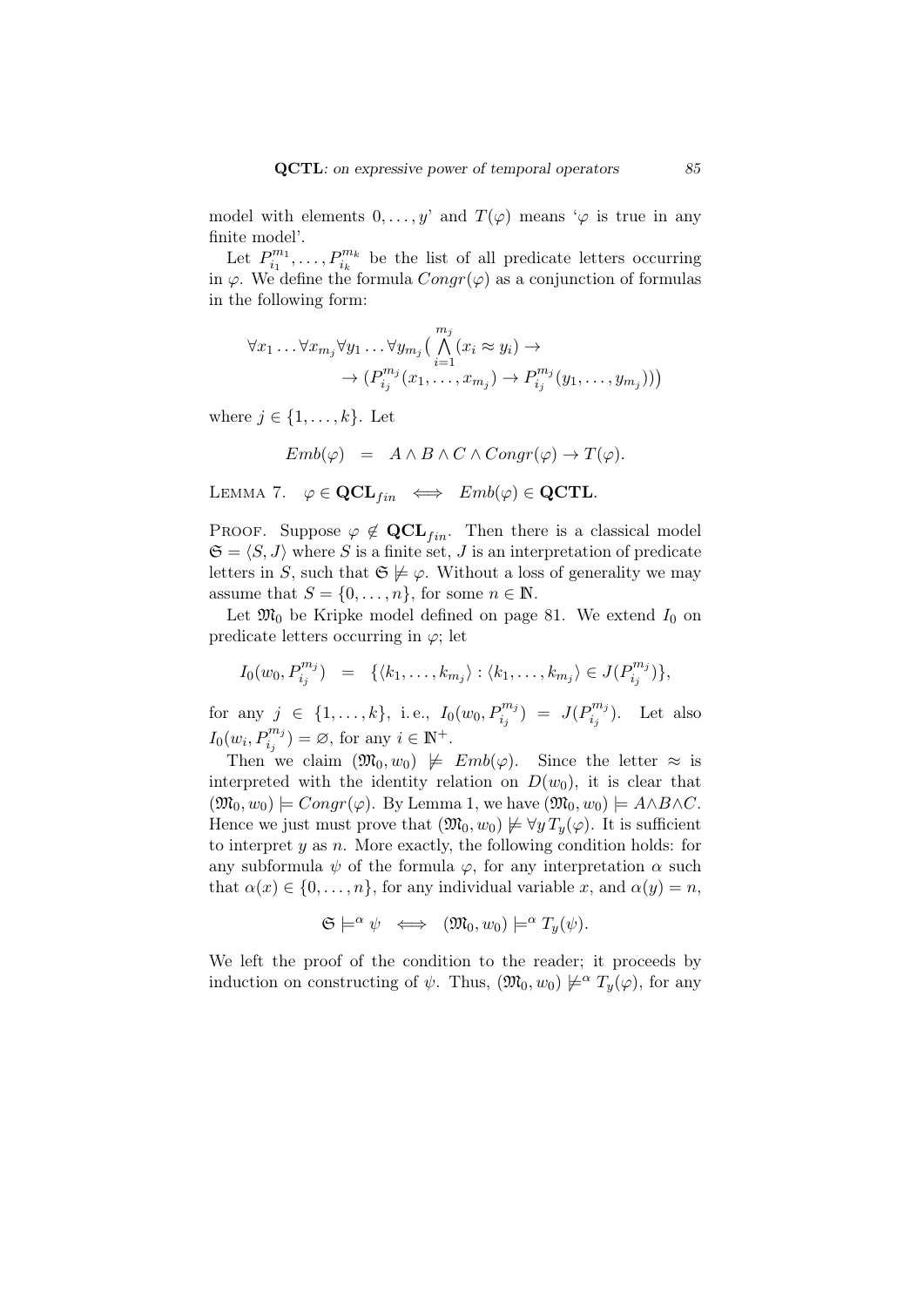such interpretation *α*. Therefore  $(\mathfrak{M}_0, w_0) \not\models \forall y T_y(\varphi)$  and hence  $(\mathfrak{M}_0, w_0) \not\models Emb(\varphi).$ 

Since the model  $\mathfrak{M}_0$  is serial, we have  $Emb(\varphi) \notin \mathbf{QCTL}$ .

Now suppose  $Emb(\varphi) \notin \mathbf{QCTL}$ . Then there is a serial model  $\mathfrak{M} = \langle W, R, D, I \rangle$  such that  $(\mathfrak{M}, w^*) \not\models Emb(\varphi)$ , for some  $w^* \in W$ . From  $(\mathfrak{M}, w^*) \not\models Emb(\varphi)$  we obtain  $(\mathfrak{M}, w^*) \models A \land B \land C$  and hence we may use results of Section 6. Let

$$
\approx^{w^*} = I(w^*, \approx), \quad \prec^{w^*} = I(w^*, \prec).
$$

Let also

$$
[a] = \{b \in D(w^*): b \approx^{w^*} a\};
$$
  
\n
$$
D^{w^*} = \{[a]: a \in D(w^*)\};
$$
  
\n
$$
[a] \prec^{w^*} [b] \iff a \prec^{w^*} b.
$$

Then, by Proposition 3, the structures  $\langle D^{w^*}, \prec^{w^*} \rangle$  and  $\langle \mathbb{N}, \prec \rangle$  are isomorphic. Let  $g : D^{w^*} \to \mathbb{N}$  be an isomorphism between the structures. Let us define an interpretation *J* for predicate letters occurring in  $T(\varphi)$ . Let *P* be a predicate letter occurring in  $T(\varphi)$ , i. e., *P* is one of the letters  $P_{i_1}^{m_1}$  $P_{i_1}^{m_1}, \ldots, P_{i_k}^{m_k}, \approx$ , and  $\prec$ , and let *m* be the arity of *P*. We put

$$
J(P) = \{ \langle g([b_1]), \ldots, g([b_m]) \rangle : \langle b_1, \ldots, b_m \rangle \in I(w^*, P) \}.
$$

From  $(\mathfrak{M}, w^*) \not\models Emb(\varphi)$  it follows that  $(\mathfrak{M}, w^*) \models Congr(\varphi)$  and hence the relation  $\approx w^*$  is a congruence relative to  $I(w^*, P_{i_j}^{m_j})$ , for any  $j \in \{1, \ldots, k\}$ . This means that *J* is well defined. Note that, in particular,  $J(\approx)$  is the identity relation on N and  $J(\prec)$  is the relation  $<$  on  $\mathbb{N}$ .

Let  $\mathfrak{S} = \langle \mathbb{N}, J \rangle$ .

We claim  $\mathfrak{S} \not\models T(\varphi)$ . Let  $\alpha$  be an interpretation of individual variables in  $D(w^*)$  and  $\beta$  be an interpretation of individual variables in **N**; we call  $\alpha$  and  $\beta$  *agreed* interpretations if  $\beta(x) = g([\alpha(x)])$ , for any variable *x*. Then

$$
(\mathfrak{M}_0, w_0) \models^{\alpha} \chi \iff \mathfrak{S} \models^{\beta} \chi,
$$

for any agreed interpretations  $\alpha$  and  $\beta$  and for any classical formula *χ* containing no predicate letters different from  $P_{i_1}^{m_1}$  $P_{i_1}^{m_1}, \ldots, P_{i_k}^{m_k}, \approx$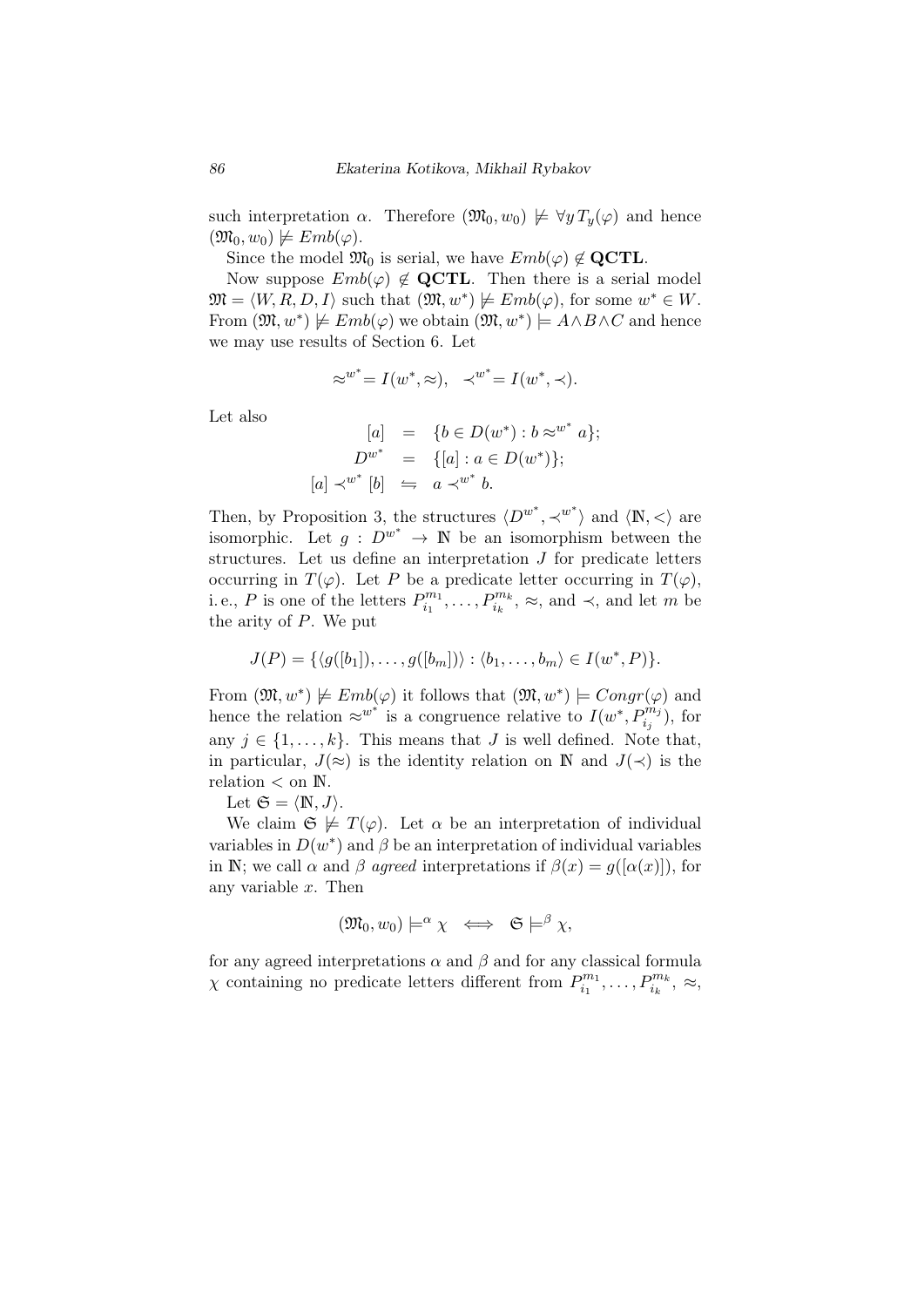and  $\prec$ ; the details are left to the reader. Since  $(\mathfrak{M}, w^*) \not\models Emb(\varphi)$ , we have  $(\mathfrak{M}, w^*) \not\models T(\varphi)$ , and hence,  $\mathfrak{S} \not\models T(\varphi)$ .

It follows from  $\mathfrak{S} \not\models T(\varphi)$  that  $\mathfrak{S} \not\models^{\alpha} T_{\nu}(\varphi)$ , for some interpretation *α*. Let  $n = \alpha(y)$  and  $\mathfrak{S}' = \langle \{0, \ldots, n\}, J' \rangle$  where  $J'$  is a restriction of *J* on  $\{0, \ldots, n\}$ . Then, for any subformula  $\psi$  of the formula  $\varphi$ , for any interpretation  $\beta$  such that  $\beta(x) \in \{0, \ldots, n\}$ , for any variable *x*, and  $\beta(y) = n$ ,

$$
\mathfrak{S}'\models^{\beta}\psi\;\iff\; \mathfrak{S}\models^{\beta} T_y(\psi).
$$

The details of the proof are left to the reader.

Since  $\mathfrak{S} \not\models^{\alpha} T_y(\varphi)$  we obtain  $\mathfrak{S}' \not\models \varphi$ . The model  $\mathfrak{S}'$  is finite, therefore  $\varphi \notin \mathbf{QCL}_{fin}$ .

Corollary 1. *The logic* **QCTL** *is not recursively enumerable.*

Corollary 2. *The logic* **QCTL** *{AX, AG} is not recursively enumerable.*

## 8 Modifications for other fragments

Now we have got a 'weak Theorem 1': just for the case  $M \subseteq \{AX, EX, AG, EF\}$ . What about other modalities? In this section we show that the fragment of **QCTL** with any of the modalities *AF*, *EG*, *AU*, and *EU* is not recursively enumerable. Since, for any formula  $\varphi$ ,

$$
\begin{aligned} & EG\varphi \leftrightarrow \neg AF \neg \varphi &\in &\text{QCTL;}\\ & AF\varphi \leftrightarrow \neg EG \neg \varphi &\in &\text{QCTL;}\\ & AF\varphi \leftrightarrow \top AU\varphi &\in &\text{QCTL,} \end{aligned}
$$

it is sufficient to prove that **QCTL**  $\{EU\}$  is not recursively enumerable and that at least one of  $\mathbf{QCTL} \upharpoonright \{AF\}$  and **QCTL**  $\{EG\}$  is not recursively enumerable. We consider the first and the second fragments.

To prove that these fragments are not recursively enumerable, it is sufficient to construct some embeddings of  $\mathbf{QCL}_{fin}$  into the fragments. To construct such embeddings we modify the embedding *Emb* defined on page 85. Our modifications do not concern 'classical' part of  $Emb(\varphi)$ , i.e., we modify only the formulas *A*, *B*,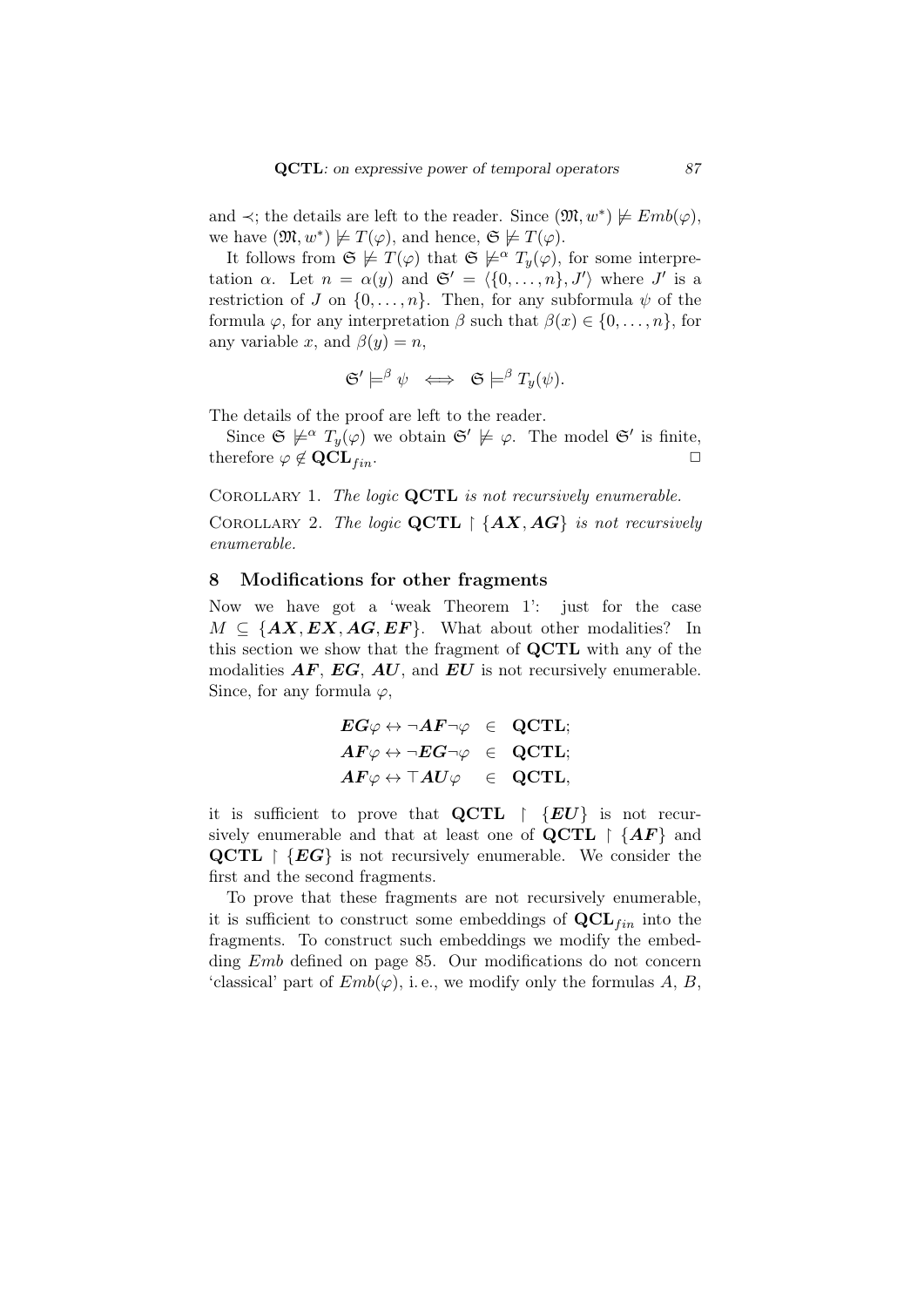and *C* defined in Section 6. The aim is to prove a statement like Lemma 7. Observe that the formulas *A*, *B*, and *C* are used in the proof of Lemma 7 only once: we need just Proposition 3 to be true. Therefore for our purposes it is sufficient to modify *A*, *B*, and *C* so that Proposition 3 remains to be true for resulting formulas. Finally, observe that the key condition in the proof of Proposition 3 is Lemma 6.

#### 8.1 Fragments with *EU*

Let  $AR$  be the dual modality for  $EU$ ; we define it as the following abbreviation:

$$
(\varphi \mathbf{A} \mathbf{R} \psi) = \neg(\neg \varphi \mathbf{E} \mathbf{U} \neg \psi),
$$

for any formulas  $\varphi$  and  $\psi$ . Observe that, for any  $\varphi$ ,

$$
\begin{array}{rclcl} AG\varphi\leftrightarrow\bot AR\varphi &\in& \text{QCTL};\\ EF\varphi\leftrightarrow\top EU\varphi &\in& \text{QCTL},\end{array}
$$

and therefore we may use *AG* and *EF* as corresponding abbreviations. Then, we may define all formulas  $A_1, \ldots, A_8, B$ , and C but not  $A_9$  because  $A_9$  contains the modality  $AX$ . Instead of  $A_9$  we take the formula  $A'_9$ :

$$
A'_9 = \forall x \forall y \big( L(x) \land x \prec_1 y \to L(y) \textbf{AR}(L(x) \lor L(y)) \big).
$$

Let  $A' = AG(A_1 \wedge \ldots \wedge A_8 \wedge A'_9)$ .

PROPOSITION 4. *The formula*  $A' \wedge B \wedge C$  *is* **QCTL**-satisfiable.

PROOF. It is sufficient to check that  $(\mathfrak{M}_0, w_0) \models \mathbf{AG} A'_9$  and use Lemma 1.  $\Box$ 

Let us use the notations introduced in Section 6 where  $\mathfrak{M}$  is a model and  $w^*$  is a world in it such that  $(\mathfrak{M}, w^*)$   $\models A' \land B \land C$ . It is clear that Lemmas 2, 3, and 4 are true. Lemma 5 is not true but we will prove a similar statement.

LEMMA 8. Let  $w \in W$ ,  $k \in \mathbb{N}$ , and  $w^*R^kw$ . Then  $L^w(a_m)$  is true, *for some*  $m \in \{0, ..., k\}$ *.*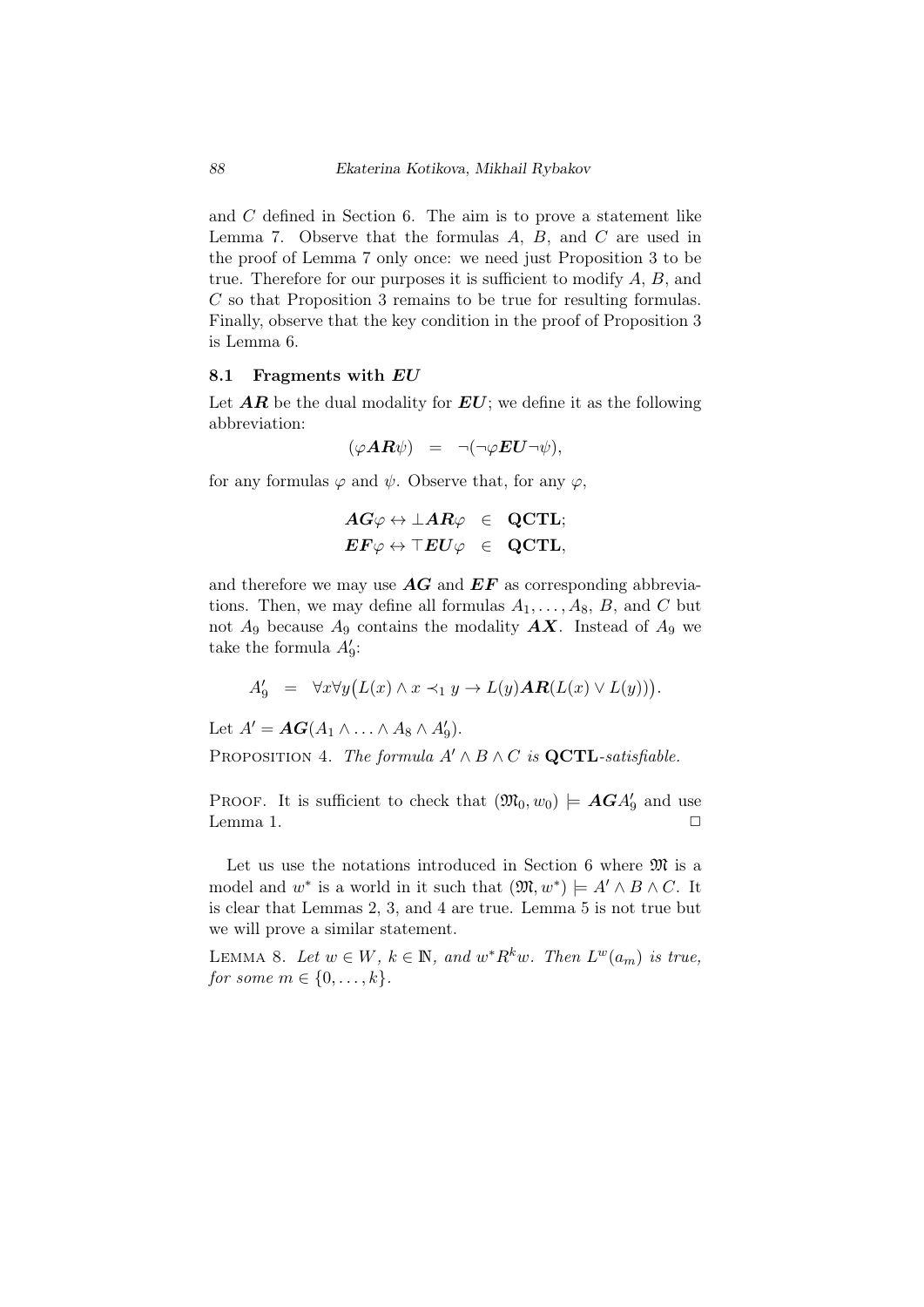PROOF proceeds by induction on  $k$ . If  $k = 0$  then with the same argumentation as in Lemma 5 we obtain  $L^{w^*}(a_0)$ .

Let the statement is true for *k*; we prove it for  $k+1$ . Let  $w^*R^{k+1}w$ . Then there is  $u \in W$  such that  $w^*R^ku$  and  $uRw$ . By induction hypothesis, there is  $m \in \{0, \ldots, k\}$  such that  $L^u(a_m)$  holds. By Lemma 4, we have  $a_m \prec_1^u a_{m+1}$ . Then, from  $(\mathfrak{M}, u) \models A'_9$  and  $uRw$ we obtain  $L^w(a_m)$  or  $L^w(a_{m+1})$ .

The next lemma is like Lemma 6.

LEMMA 9. Let  $b \in D(w^*)$ . Then  $b \approx^{w^*} a_m$ , for some  $m \in \mathbb{N}$ .

PROOF. Because of  $(\mathfrak{M}, w^*) \models C$ , there is  $w \in W$  such that  $w^*R^kw$ , for some  $k \in \mathbb{N}$ , and  $L^w(b)$  is true. By Lemma 8,  $L^w(a_m)$  is true, for some  $m \in \{0, \ldots, k\}$ . Then, from  $(\mathfrak{M}, w) \models A_8$  we obtain  $b \approx^w a_m$ and, by Lemma 4, we obtain  $b \approx w^* a_k$ .  $a_k$ .  $\Box$ 

From Lemma 9 we obtain a statement like Proposition 3.

PROPOSITION 5. *The structures*  $\langle D^{w^*}, \prec^{w^*} \rangle$  *and*  $\langle \mathbb{N}, \lt \rangle$  *are isomorphic.*

PROOF. Follow to the proof of Proposition 3. **□** 

Let  $\varphi$  be some closed classical first-order formula. We define  $Emb'(\varphi)$ :

$$
Emb'(\varphi) = A' \wedge B \wedge C \wedge Congr(\varphi) \to T(\varphi).
$$

LEMMA 10.  $\varphi \in \mathbf{QCL}_{fin} \iff \text{Emb}'(\varphi) \in \mathbf{QCTL}$ .

PROOF proceeds with the same argumentation as the proof for Lemma 7; the difference is in use Proposition 5 instead of Proposition 3.  $\Box$ 

Corollary 3. *The logic* **QCTL** *{EU} is not recursively enumerable.*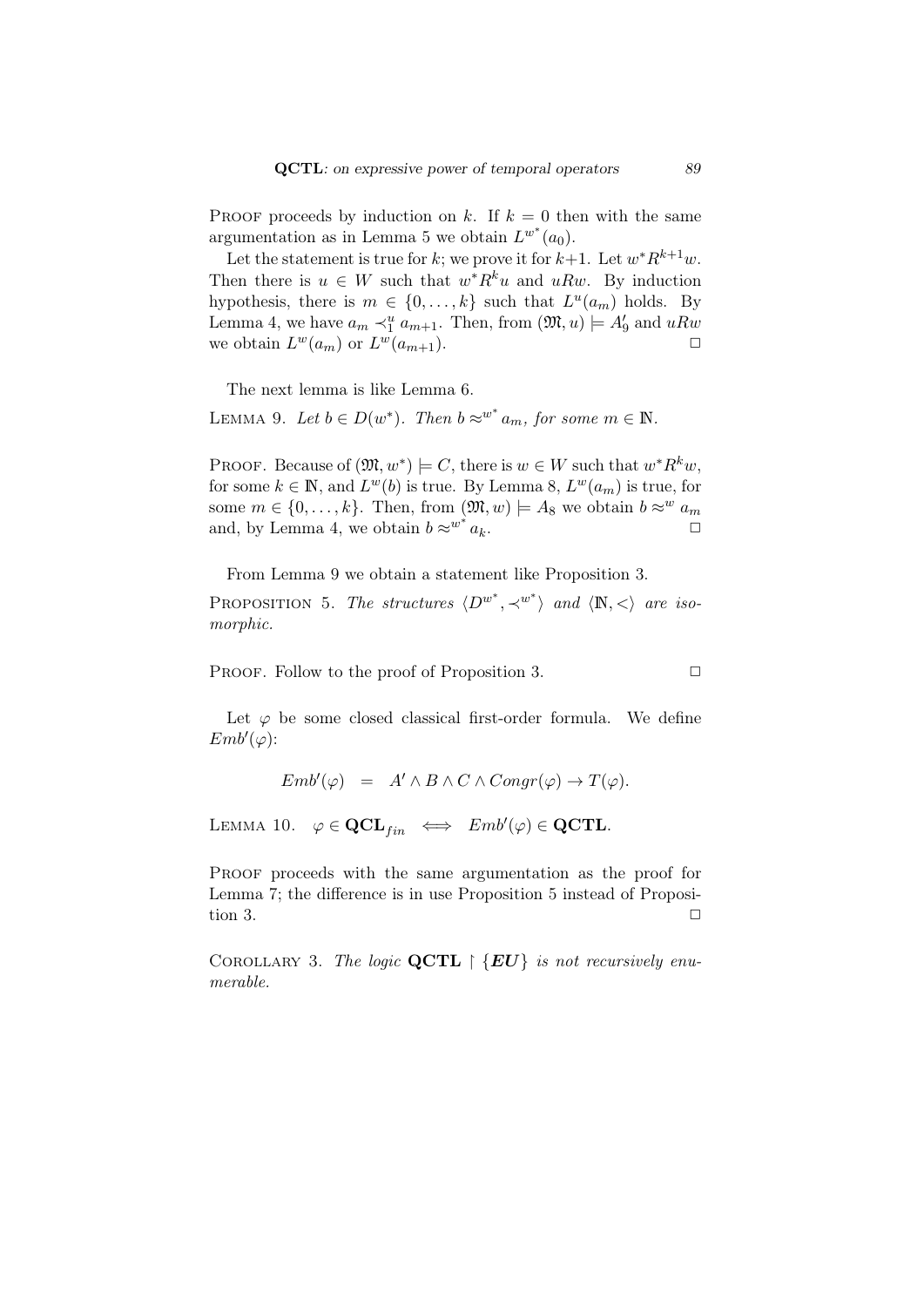## 8.2 Fragments with *AF*

Observe that we may use the modality *EG* as an abbreviation because  $EG\varphi \leftrightarrow \neg AF\varphi \in \mathbf{QCTL}$ , for any formula  $\varphi$ .

Let  $p$  be a propositional variable (i.e., some 0-ary predicate letter). We need it to define 'heredity' formulas:

$$
A_6'' = \forall x \forall y ((x \prec_1 y \leftrightarrow AF(x \prec_1 y \land p)) \land (x \prec_1 y \leftrightarrow AF(x \prec_1 y \land \neg p))) ;A_7'' = \forall x \forall y ((x \not\approx y \leftrightarrow AF(x \not\approx y \land p)) \land (x \not\approx y \leftrightarrow AF(x \not\approx y \land \neg p))).
$$

Let us also define  $A''_9$ :

$$
A_9'' = \forall x \forall y (L(x) \land x \prec_1 y \to \mathbf{AFL}(y)) \land \forall y (\mathbf{AFL}(y) \to \exists x (x \preccurlyeq y \land L(x)))
$$

where  $x \preccurlyeq y$  is an abbreviation for  $(x \prec y \lor x \approx y)$ . Finally, let

$$
A'' = A_1 \wedge \ldots \wedge A_5 \wedge A_6'' \wedge A_7'' \wedge A_8 \wedge A_9'';
$$
  
\n
$$
B'' = \exists x (L(x) \wedge \mathbf{EG}(A'' \wedge \neg \exists y (y \prec x)));
$$
  
\n
$$
C'' = \forall x \mathbf{AF} L(x).
$$

PROPOSITION 6. *The formula*  $B'' \wedge C''$  *is* **QCTL**-satisfiable.

PROOF. Let  $\mathfrak{M}_0$  be the model defined on page 6. We extend  $I_0$  on *p* so that

$$
(\mathfrak{M}_0, w_i) \models p \iff i = 2k
$$
, for some  $k \in \mathbb{N}$ ,

i. e., we put *p* to be true exactly in 'even' worlds.

Then  $(\mathfrak{M}_0, w_0)$   $\models$  *B''*  $\wedge$  *C''*; corresponding check is left to the reader. <del>□</del>

Let us use again the notations introduced in Section 6.

Let  $\mathfrak{M} = \langle W, R, D, I \rangle$  be a model and  $w^*$  be a world in it such that  $(\mathfrak{M}, w^*) \models B'' \wedge C''$ .

Since  $(\mathfrak{M}, w^*)$   $\models$  *B''*, there are  $a_0 \in D(w^*)$  and a path  $\pi$  starting in *w ∗* such that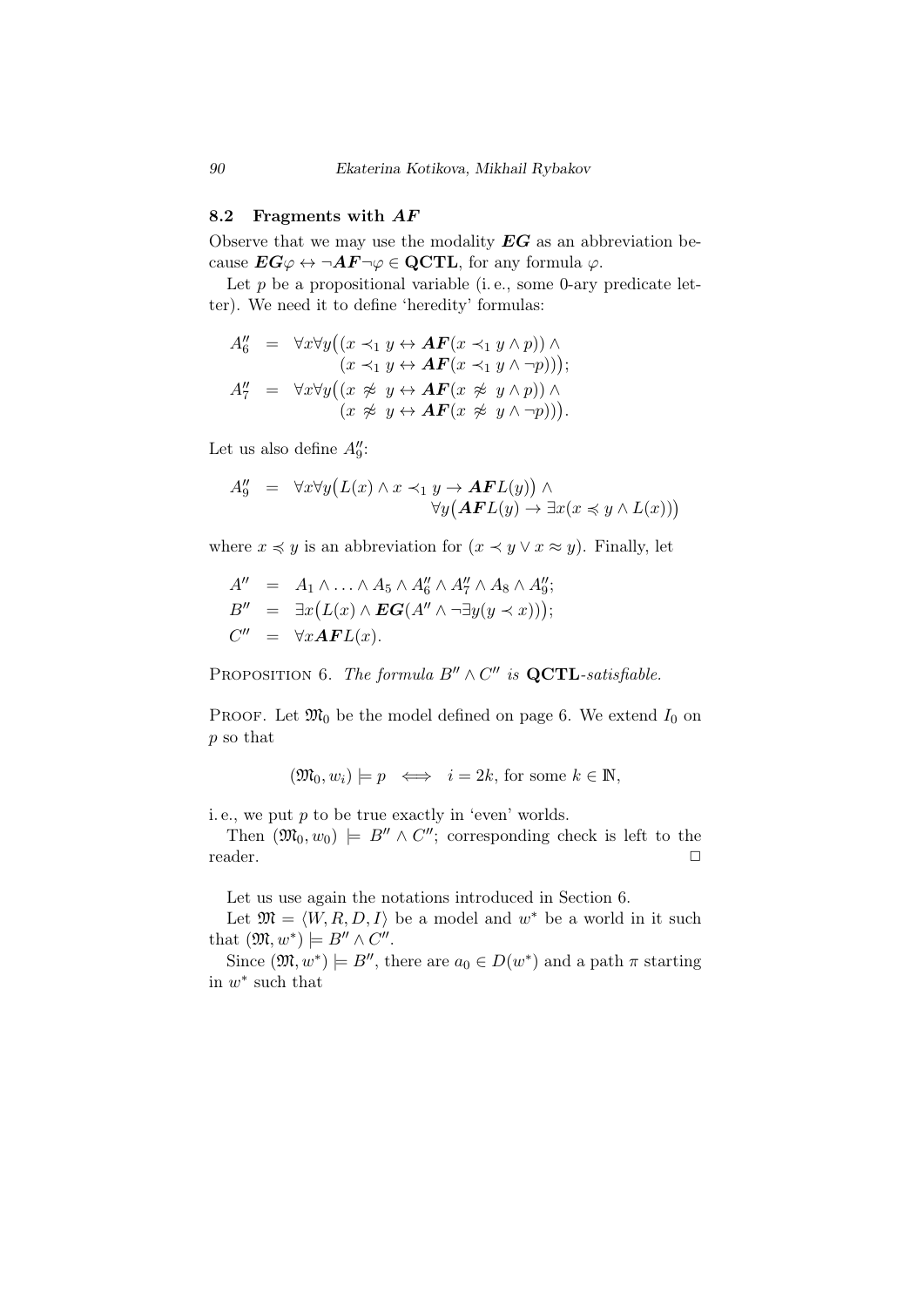- $L^{\pi_0}(a_0)$  is true;
- $b \prec^{\pi_k} a_0$  does not true, for any  $k \in \mathbb{N}$  and for any  $b \in D(\pi_k)$ ;
- $\bullet$  ( $\mathfrak{M}, \pi_k$ )  $\models A''$ , for any  $k \in \mathbb{N}$ .

LEMMA 11. *The relation*  $\approx^{n_k}$  *is a congruence with respect to the relation*  $\prec^{\pi_k}$ *, for any*  $k \in \mathbb{N}$ *.* 

PROOF immediately follows from  $(\mathfrak{M}, \pi_k) \models A_1 \land A_2$ .

Because of Lemma 11, we again may define congruence classes but just for worlds in the path  $\pi$ .

LEMMA 12. *The relation*  $\prec^{\pi_k}$  *is a strict linear order on*  $D^{\pi_k}$  *and ≺ πk* 1 *is the successor relation on Dπ<sup>k</sup> with respect to ≺π<sup>k</sup> , for any*  $k \in \mathbb{N}$ .

PROOF immediately follows from  $(\mathfrak{M}, \pi_k) \models A_3 \land A_4$ .

From the condition  $(\mathfrak{M}, \pi_0)$   $\models$  *A*<sub>5</sub> it follows that there are  $a_1, a_2, a_3, \ldots \in D(\pi_0)$  such that

$$
a_0 \prec^{\pi_0} a_1 \prec^{\pi_0} a_2 \prec^{\pi_0} a_3 \prec^{\pi_0} \ldots
$$

and equivalence classes generated by  $a_0, a_1, a_2, a_3, \ldots$  are pairwise different.

LEMMA 13. *For any*  $k \in \mathbb{N}$  *and for any*  $a, b \in D(\pi_0)$ *,* 

$$
\begin{array}{rcl}\na \prec_1^{\pi_0} b & \Longrightarrow & a \prec_1^{\pi_k} b; \\
a \not\approx^{\pi_0} b & \Longrightarrow & a \not\approx^{\pi_k} b.\n\end{array}
$$

PROOF. Let  $a \prec_1^{\pi_0} b$ , for some  $a, b \in D(\pi_0)$ . We prove that  $a \prec_1^{\pi_k} b$ by induction on  $k$ . If  $k = 0$  then the statement is trivial.

Let  $a \prec_1^{\pi_k} b$  and let  $\alpha$  be an interpretation of variables in  $D(\pi_k)$ such that  $\alpha(x) = a, \alpha(y) = b$ . There are two possible cases:  $(\mathfrak{M}, \pi_k) \models^{\alpha} p \text{ and } (\mathfrak{M}, \pi_k) \not\models^{\alpha} p.$ 

 $\text{Case } (\mathfrak{M}, \pi_k) \models \alpha p$ . Suppose  $a \not\prec_1^{\pi_{k+1}}$  $\int_{1}^{\pi_{k+1}} b$ . Since  $(\mathfrak{M}, \pi_{k+1}) \models A_6$ , we have  $(\mathfrak{M}, \pi_{k+1}) \not\models^{\alpha} \mathbf{AF}(x \prec y \land \neg p)$ . This means that there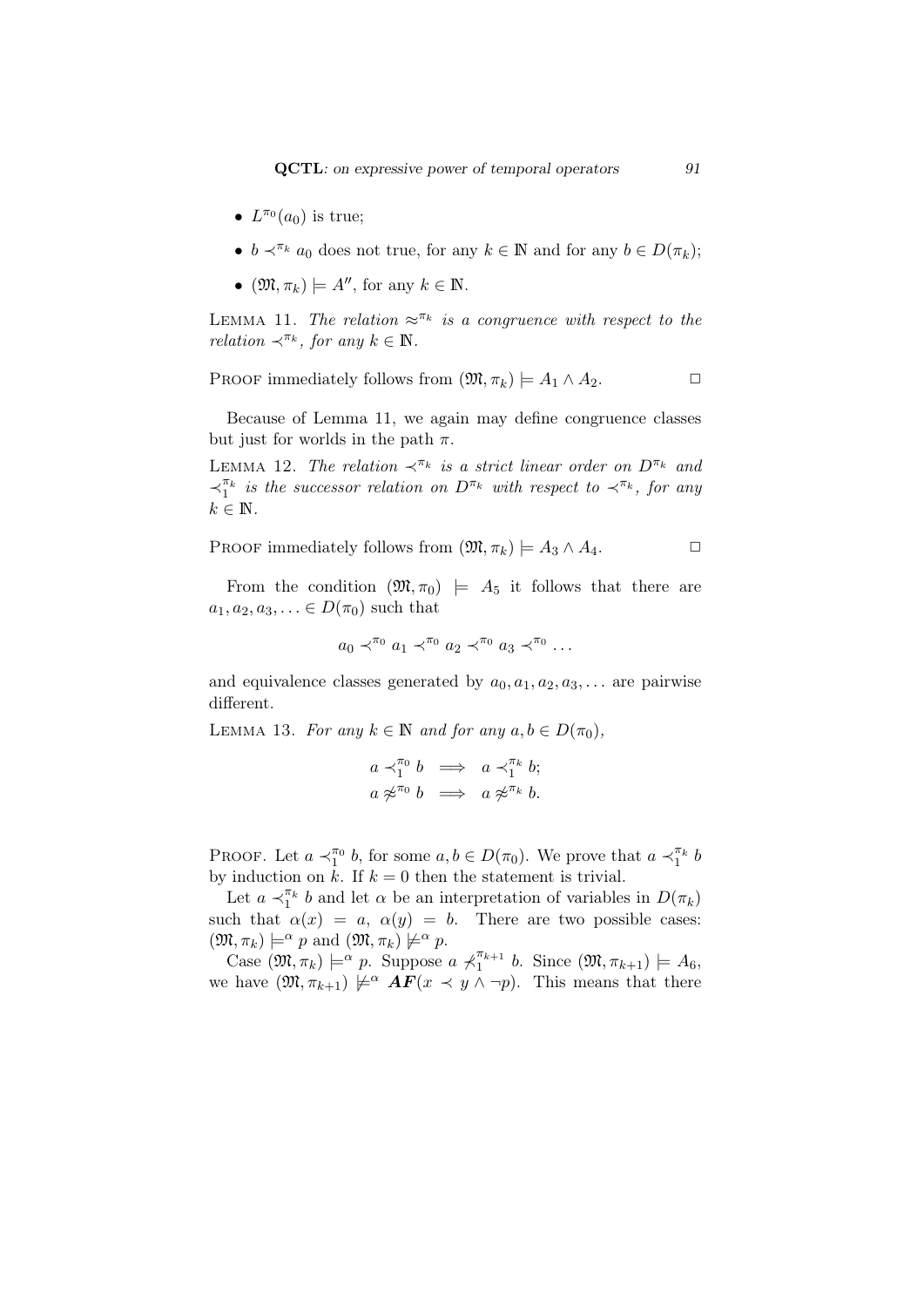is a path  $\sigma$  starting in  $\pi_{k+1}$  such that  $(\mathfrak{M}, \sigma_m) \not\models^{\alpha} (x \prec y \land \neg p),$ for any  $m \in \mathbb{N}$ . We define the path  $\tau: \tau_0 = \pi_k$  and  $\tau_{n+1} = \sigma_n$ , for any  $n \in \mathbb{N}$ ; i.e.,  $\tau$  starts in  $\pi_k$  and then goes along  $\sigma$ . Since  $(\mathfrak{M}, \tau_0) \models^{\alpha} p$ , we have  $(\mathfrak{M}, \tau_0) \not\models^{\alpha} (x \prec y \land \neg p)$  and from the same condition for all states in  $\sigma$  we obtain  $(\mathfrak{M}, \tau_n) \not\models^{\alpha} (x \prec y \land \neg p),$ for any  $n \in \mathbb{N}$ . But then  $(\mathfrak{M}, \tau_0) \not\models^{\alpha} \mathbf{AF}(x \prec y \land \neg p)$ , i.e.,  $(\mathfrak{M}, \pi_k) \not\models^{\alpha} \mathbf{AF}(x \prec y \land \neg p)$ . Then, since  $(\mathfrak{M}, \pi_k) \models A_6$ , we have  $(\mathfrak{M}, \pi_k) \not\models \alpha x \prec y$ , i.e.,  $a \not\prec_1^{\pi_k} b$ . But, by induction hypothesis, it is not the case, hence the assumption  $a \nmid \hat{\pi}^{(\pi_{k+1})}$  $\int_{1}^{\pi_{k+1}} b$  is not true, and we have  $a \prec_1^{\pi_{k+1}}$  $\int_{1}^{\pi_{k+1}} b$ .

Case  $(\mathfrak{M}, \pi_k) \not\models^{\alpha} p$ . We have  $(\mathfrak{M}, \pi_k) \not\models^{\alpha} \neg p$  and with the same argumentation (using  $p$  instead of  $\neg p$  and vice versa) we again obtain  $a \prec_1^{\pi_{k+1}}$  $\int_{1}^{\pi_{k+1}} b$ .

Let  $a \approx_1^{\pi_0} b$ , for some  $a, b \in D(\pi_0)$ . The proof that  $a \prec_1^{\pi_k} b$ proceeds by induction on  $k$  in the same way (with use of  $A_7$  instead of  $A_6$ ); we left the details to the reader.  $\Box$ 

LEMMA 14. Let  $k \in \mathbb{N}$ . Then there is  $m \in \{0, \ldots, k\}$  such that  $L^{\pi_k}(a_m)$  *is true.* 

PROOF proceeds by induction on  $k$ .

Let  $k = 0$ . Then we must prove that  $L^{\pi_0}(a_0)$  is true; but we have  $L^{\pi_0}(a_0)$  to be true by choosing of  $a_0$ .

Let the statement be true for  $k$ ; we prove it for  $k + 1$ . By induction hypothesis, we have  $L^{\pi_k}(a_m)$ , for some  $m \in \{0, \ldots, k\}$ . Let *α* be an interpretation of variables in  $\pi_k$  such that  $\alpha(x) = a_m$ ,  $\alpha(y) = a_{m+1}$ . By Lemma 13, we have  $a_m \prec_1^{\pi_k} a_{m+1}$  and hence  $(\mathfrak{M}, \pi_k) \models^{\alpha} \mathbf{AFL}(y)$  because  $(\mathfrak{M}, \pi_k) \models A''_9$ .

Suppose  $L^{\pi_{k+1}}(a_0), \ldots, L^{\pi_{k+1}}(a_{k+1})$  are not true. Then, in particular,  $L^{\pi_{k+1}}(a_0), \ldots, L^{\pi_{k+1}}(a_{m+1})$  are not true and hence  $(\mathfrak{M}, \pi_{k+1}) \not\models \alpha \exists x (x \preccurlyeq y \wedge L(x))$ . Since  $(\mathfrak{M}, \pi_{k+1}) \models A''_9$ , we obtain  $(\mathfrak{M}, \pi_{k+1}) \not\models \alpha \mathbf{AFL}(y)$ . This means that there is a path  $\sigma$ starting in  $\pi_{k+1}$  such that  $(\mathfrak{M}, \sigma_l) \not\models^{\alpha} L(y)$ , for any  $l \in \mathbb{N}$ .

We define the path  $\tau$ :  $\tau_0 = \pi_k$  and  $\tau_{n+1} = \sigma_n$ , for any  $n \in \mathbb{N}$ .

We claim  $(\mathfrak{M}, \tau_n) \not\models^{\alpha} L(y)$ , for any  $n \in \mathbb{N}$ . Indeed, it is the case for any  $n \in \mathbb{N}^+$  by the choice of  $\sigma$ . As for  $n = 0$ , we have  $\tau_0 = \pi_k$  and hence  $(\mathfrak{M}, \tau_0) \models^{\alpha} L(x)$ . Supposing  $(\mathfrak{M}, \tau_0) \models^{\alpha} L(y)$ , we obtain  $(\mathfrak{M}, \tau_n) \models^{\alpha} x \approx y$  because  $(\mathfrak{M}, \tau_0) \models A_8$ . But then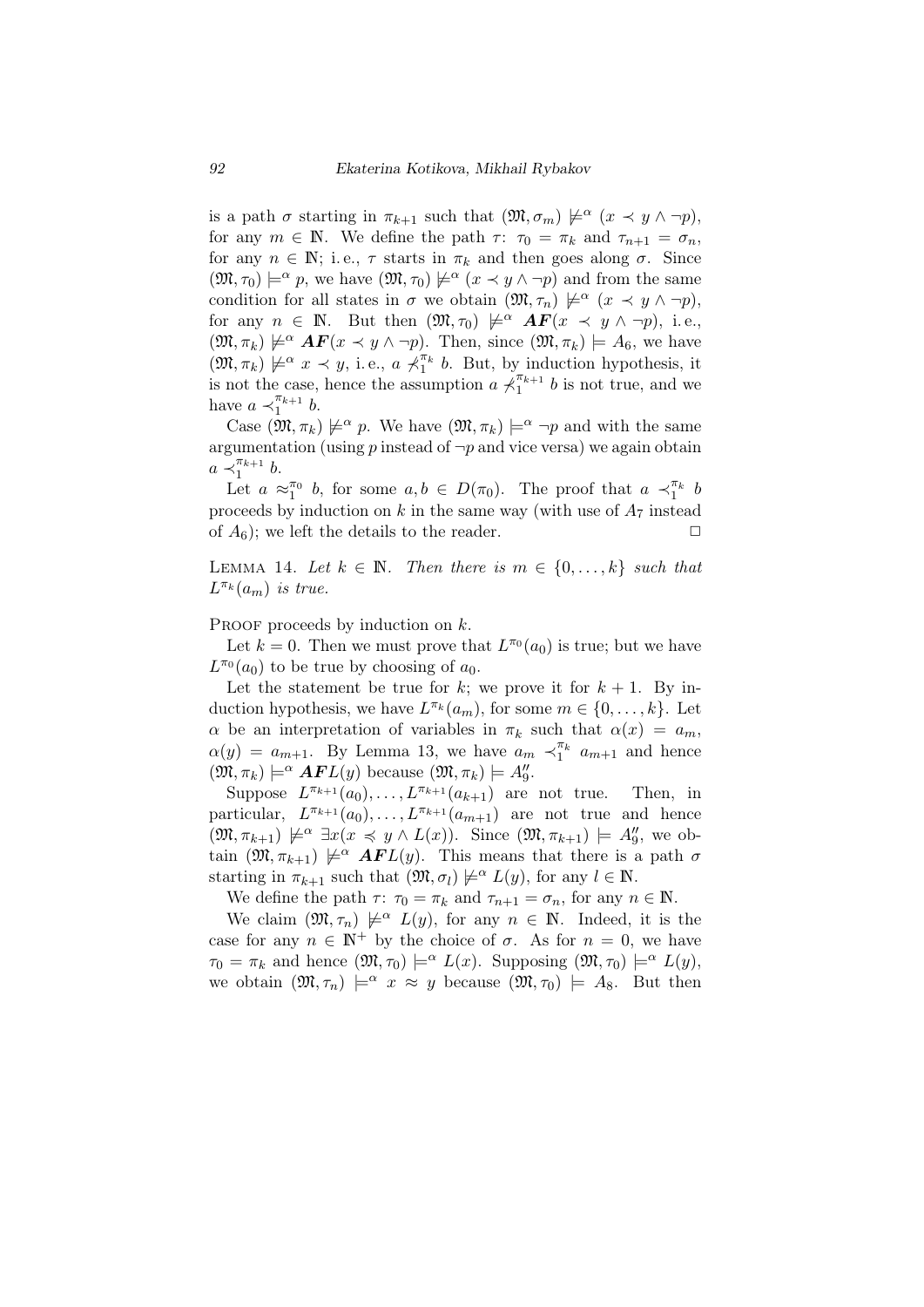$a_m \approx^{\pi_k} a_{m+1}$ . From Lemmas 11 and 12 we obtain  $a_m \nless^{\pi_k} a_{m+1}$ , in particular,  $a_m \nless^{\pi_k} a_{m+1}$ , but this is impossible by Lemma 13. Thus  $(\mathfrak{M}, \tau_0) \not\models^{\alpha} L(y)$ .

Since  $(\mathfrak{M}, \tau_n) \not\models^{\alpha} L(y)$  holds for any  $n \in \mathbb{N}$ , we obtain  $(\mathfrak{M}, \tau_0) \not\models \alpha \ \mathbf{AFL}(y)$ , i.e.,  $(\mathfrak{M}, \pi_k) \not\models \alpha \ \mathbf{AFL}(y)$ , but this is not so. Hence our assumption is not true, therefore at least one of  $L^{\pi_{k+1}}(a_0), \ldots, L^{\pi_{k+1}}(a_{k+1})$  is true.  $\Box$ 

Now we are ready to prove a lemma that is similar to Lemmas 6 and 9. Recall that  $\pi_0 = w^*$ .

LEMMA 15. Let 
$$
b \in D(w^*)
$$
. Then  $b \approx^{w^*} a_m$ , for some  $m \in \mathbb{N}$ .

PROOF. Since  $(\mathfrak{M}, w^*) \models C$ , in any path starting in  $w^*$  there is a world *w* such that  $L^w(b)$  is true. In particular, this is true for the path  $\pi$ . Hence  $L^{\pi_k}(b)$  is true, for some  $k \in \mathbb{N}$ . Then, by Lemma 15, there is  $m \in \{0, \ldots, k\}$  such that  $L^{\pi_k}(a_m)$  is true. Since  $(\mathfrak{M}, \pi_k) \models A_8$ , we have  $b \approx \pi_k a_m$ . By Lemma 13, we obtain  $b \approx^{\pi_0} a_m$ , i.e.,  $b \approx^{w^*} a_m$ .  $a_m$ .

PROPOSITION 7. *The structures*  $\langle D^{w^*}, \prec^{w^*} \rangle$  *and*  $\langle \mathbb{N}, \lt \rangle$  *are isomorphic.*

PROOF. Follow to the proof of Proposition 3. **□** 

Let  $\varphi$  be some closed classical first-order formula. We define  $Emb''(\varphi)$ :

$$
Emb'(\varphi) = B'' \wedge C'' \wedge Congr(\varphi) \to T(\varphi).
$$

LEMMA 16.  $\varphi \in \text{QCL}_{fin} \iff Emb''(\varphi) \in \text{QCTL}$ .

PROOF proceeds with the same argumentation as the proof of Lemma 7; the difference is in use Proposition 7 instead of Proposition 3.  $\Box$ 

COROLLARY 4. The logic  $\mathbf{QCTL} \restriction \{AF\}$  is not recursively enu*merable.*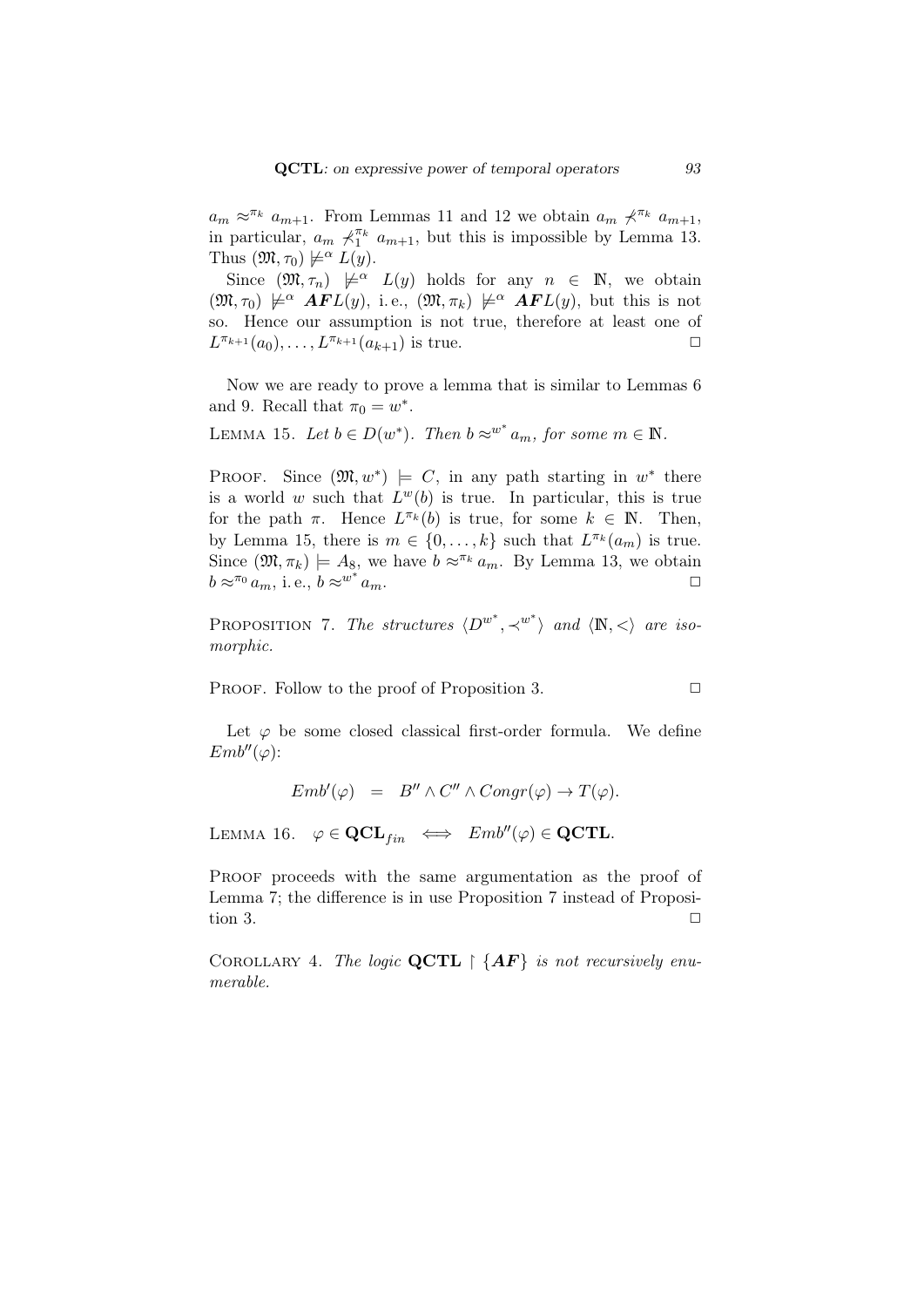## 9 Corollaries

First of all, now we are able to give a proof for Theorem 1. Indeed, let *M* be a set of modalities as in Theorem 1. If  $M \subseteq \{AX, EX\}$ or  $M \subseteq \{AG, EF\}$  then the logic **QCTL**  $\upharpoonright M$  is recursively enumerable and even finitely axiomatizable by Proposition 1. Suppose  $M \not\subseteq \{AX, EX\}$  and  $M \not\subseteq \{AG, EF\}$ . Then at least one of the following conditions holds:

- *• M* contains *AX* or *EX* and *M* contains *AG* or *EF*;
- *• M* contains *EU*;
- *• M* contains *AU*, or *AF*, or *EG*.

In every of these cases the logic **QCTL**  $\upharpoonright$  *M* is not recursively enumerable by Corollaries 2, 3, and 4.

Now we give some other corollaries of Theorem 1 and its proof. Below let  $M \subseteq \{AX, EX, AG, EG, AF, EF, AU, EU\}$ .

## 9.1 Finite axiomatizability

Note that any recursively enumerable fragment we consider here is also finitely axiomatizable; thus we have the following statement.

Corollary 5. *The logic* **QCTL** *M is finitely axiomatizable if and only if*  $M \subseteq \{AX, EX\}$  *or*  $M \subseteq \{AG, EF\}$ *.* 

We make a remark. From Theorem 1 and Corollary 5 it follows that a fragment  $\mathbf{QCTL} \restriction M$  is recursively enumerable if and only if it is finitely axiomatizable. In general, recursive enumerability of a logic is not equivalent to its finite axiomatizability; it is equivalent just to its recursive axiomatizability. In our case such criterion is possible maybe because of finite number of fragments we consider.

Now let us turn to the other side of axiomatizability. We mean completeness.

#### 9.2 Kripke completeness

Recall that a logic  $L$  is called *Kripke complete* if there is a class  $\mathfrak C$  of (predicate) Kripke frames such that  $L = {\varphi : \mathfrak{C} \models \varphi}$  where  $\mathfrak{C} \models \varphi$ means  $\varphi$  is true in any frame in  $\mathfrak{C}$ .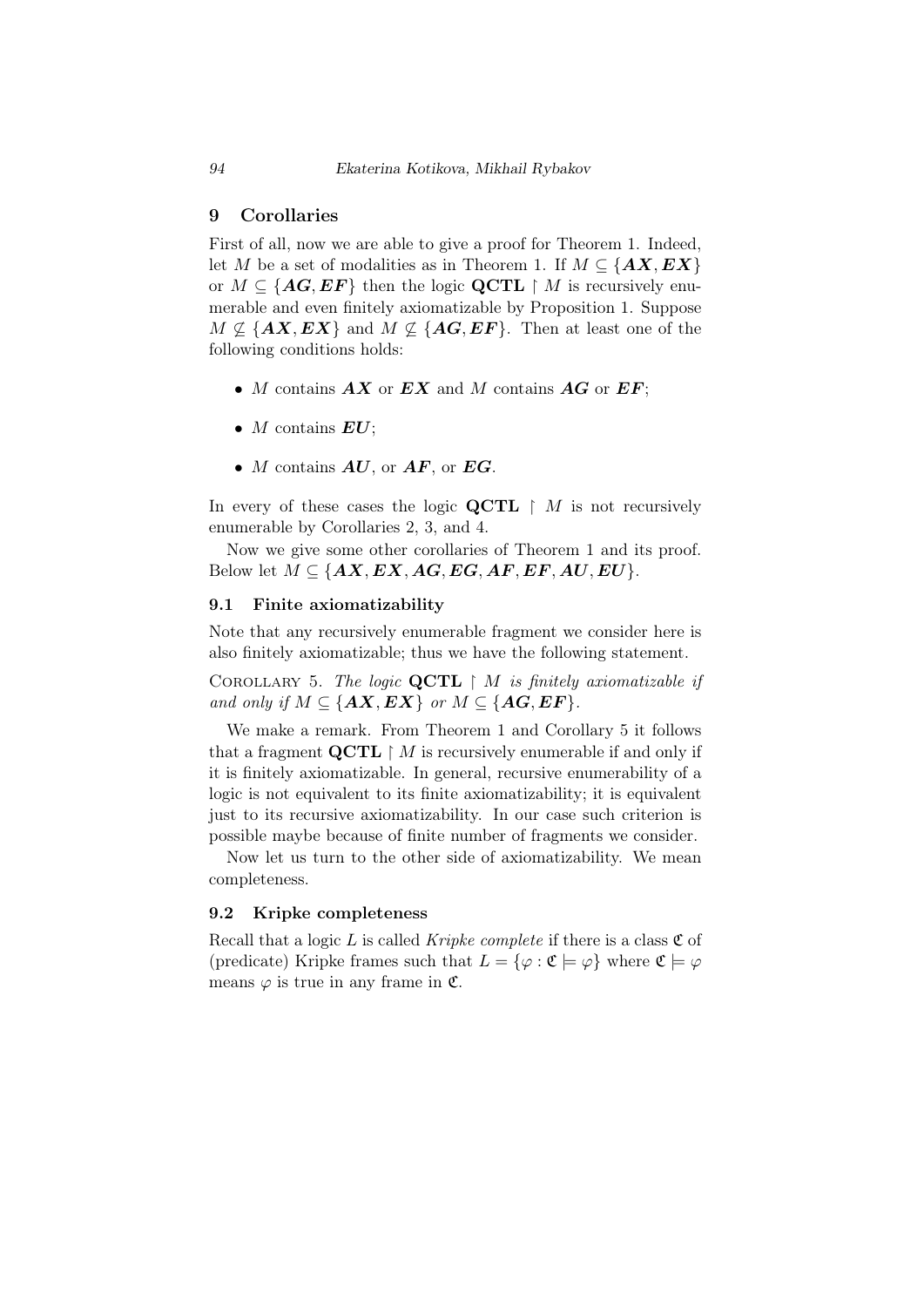Any fragment  $\mathbf{QCTL} \restriction M$  is Kripke complete by its definition; so, the question about Kripke completeness makes sense just for logics defined in other ways. Here we concern calculi.

We specify what we understand under a calculus. We assume a calculus to be defined by means of two sets: a set *A* of axioms and a set *R* of inference rules. These sets assumed to be recursively enumerable, moreover any inference rule assumed to be effective, i. e., as an algorithm computing the resulting formula. Of course, finite axiomatizations provides us with calculi.

Note that the set of all derivable formulas in a calculus (in our understanding) is recursively enumerable: to get an algorithm enumerating derivable formulas we may use an algorithm constructing a consequence of all derivations. The last algorithm exists because of algorithmic conditions we claim for the sets of axioms and inference rules.

Let  $R$  be a set of inference rules,  $X$  be a set of formulas. We denote by  $\mathcal{C}_{\mathcal{R}}(X)$  the least set of formulas containing X and closed under inference rules in  $R$ , generalization, modus ponens, and substitution (in an appropriate language). Let also  $X \oplus_R Y = C_R(X \cup Y)$ .

Let  $L$  be a logic (a set of formulas). Let us call a set  $R$  of inference rules *L*-admissible if  $C_{\mathcal{R}}(L) \subseteq L$ .

Let us call a set M of modalities *quite expressive* if the modalities in at least one of the sets  $\{AX, AG\}$ ,  $\{EU\}$ ,  $\{AF\}$  can be expressed via the ones in *M* (maybe with use of the connectives).

Corollary 6. *Let M be a quite expressive set of modalities, S be a recursively enumerable set of propositional formulas in the language of* **CTL**  $\upharpoonright$  *M such that*  $S \subseteq$  **CTL**  $\upharpoonright$  *M, and*  $R$  *be a* **QCTL***admissible set of inference rules. Then the logic* **QCL** *⊕<sup>R</sup> S is not Kripke complete.*

PROOF. We give just a sketch of a proof. Let us use the denotation  $QS = \mathbf{QCL} \oplus_R S$ . The logic *QS* may be viewed as a calculus with the axiom set **QCL***∪S*, therefore it is recursively enumerable. Suppose it is Kripke complete. Then there is a class  $\mathfrak C$  of Kripke frames such that  $QS = {\varphi : \mathfrak{C} \models \varphi}.$ 

First of all observe that (modulo modality equivalence) at least one of the formulas  $A \wedge B \wedge C$ ,  $A' \wedge B \wedge C$ ,  $B'' \wedge C''$  is a formula in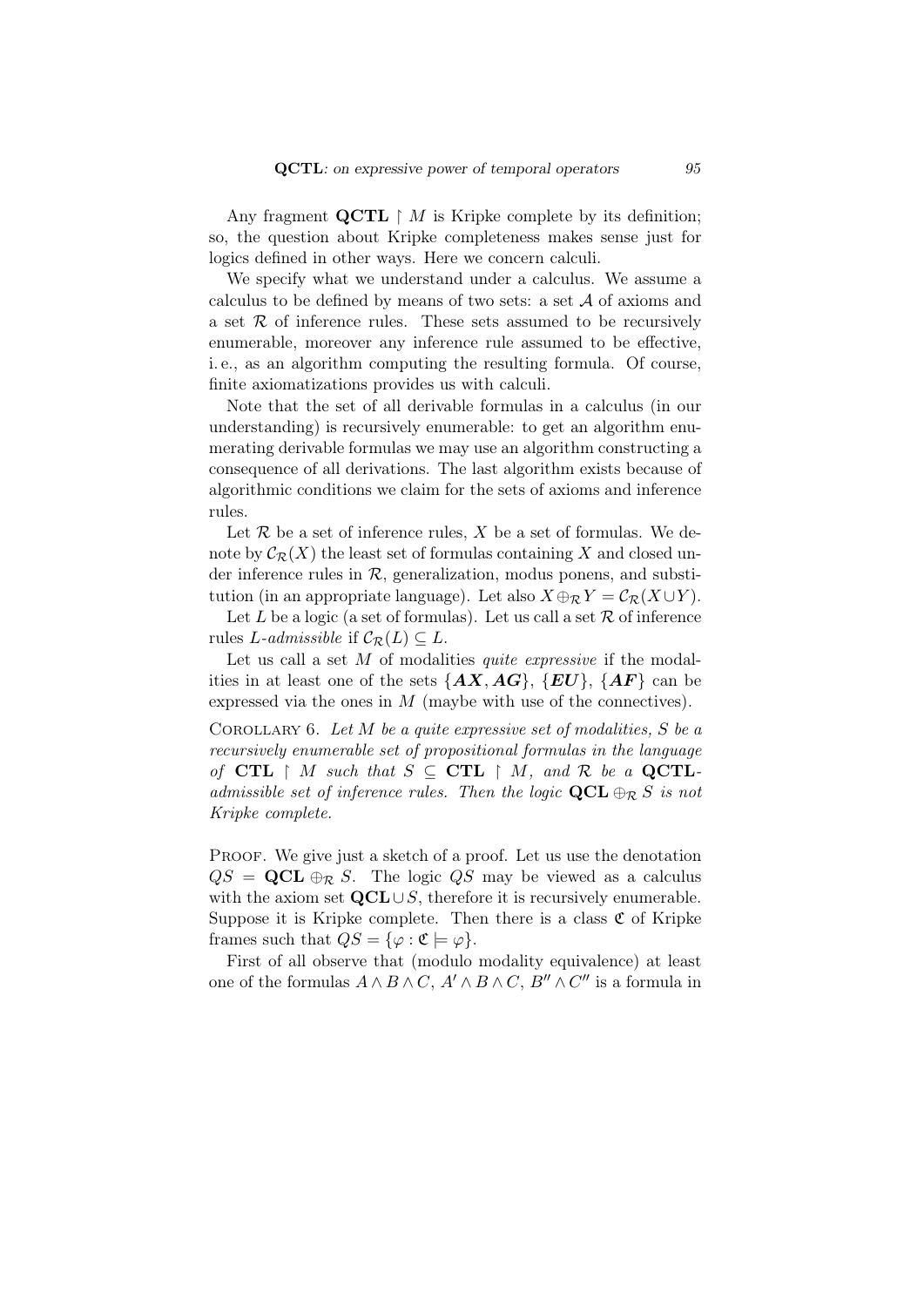the language of *QS*; this is so because *M* is quite expressive. Let us denote it by Φ. We claim

$$
\varphi \in \mathbf{QCL}_{fin} \iff \Phi \land Congr(\varphi) \to T(\varphi) \in QS,
$$

for any closed classical first-order formula *φ*.

Suppose  $\varphi \notin \mathbf{QCL}_{fin}$ . Then there is a classical model  $\mathfrak{S} = \langle S, J \rangle$ such that *S* is finite and  $\mathfrak{S} \not\models \varphi$ ; we may assume  $S = \{0, \ldots, n\}$ , for some  $n \in \mathbb{N}$ .

Observe that  $\neg \Phi \notin QS$ . Indeed, it follows from Propositions 2, 4, and 6 that  $\neg \Phi \notin \mathbf{QCTL}$ . But  $\mathbf{QCL} \subset \mathbf{QCTL}$  and  $S \subseteq \textbf{CTL} \upharpoonright M \subset \textbf{QCTL}$ , therefore  $QS \subseteq \textbf{QCTL}$  because  $R$  is **QCTL**-admissible.

Since  $\neg \Phi \notin QS$ , there is a frame  $\mathfrak{F}(D) = \langle W, R, D \rangle$  such that  $\mathfrak{F}(D) \in \mathfrak{C}$  (or  $\mathfrak{F} \in \mathfrak{C}$  where  $\mathfrak{F} = \langle W, R \rangle$ ) and  $\mathfrak{F}(D) \not\models \neg \Phi$ . Then there is a model  $\mathfrak{M} = \langle W, R, D, I \rangle$  and a world  $w^* \in W$  such that  $(\mathfrak{M}, w^*) \not\models \neg \Phi, \text{ i.e., } (\mathfrak{M}, w^*) \models \Phi.$ 

It follows from Propositions 6, 5, and 7 that the structures  $\langle D^{w^*}, \prec^{w^*} \rangle$  and  $\langle \mathbb{N}, \prec \rangle$  are isomorphic, i.e., there is an isomorphism  $f: \mathbb{N} \to D^{w^*}$  for the structures. Let us consider the model  $\mathfrak{M}' = \langle W, R, D, I' \rangle$  where  $I'$  is defined as *I* with the only difference for predicate letters occurring in  $\varphi$ : if *P* is *m*-ary letter occurring in  $\varphi$  and  $b_1, \ldots, b_m \in D(w^*)$  then we put

$$
\langle b_1, \dots, b_m \rangle \in I'(w^*, P) \iff \text{there are } k_1, \dots, k_m \in S \text{ such that } \langle k_1, \dots, k_m \rangle \in J(P) \text{ and } b_i \in f(k_i), \text{ for any } i \in \{1, \dots, m\}.
$$

Then we obtain  $(\mathfrak{M}', w^*) \not\models \Phi \land Congr(\varphi) \rightarrow T(\varphi)$ , and hence  $\Phi \wedge Congr(\varphi) \rightarrow T(\varphi) \notin QS$ ; the details are left to the reader.

Now suppose  $\Phi \wedge Congr(\varphi) \rightarrow T(\varphi) \notin QS$ . Since  $QS \subseteq \mathbf{QCTL}$ , we have  $\Phi \wedge Congr(\varphi) \rightarrow T(\varphi) \notin \mathbf{QCTL}$ , and hence  $\varphi \notin \mathbf{QCL}_{fin}$ by Lemmas 6, 9, and 15.

But then *QS* is not recursively enumerable, and we have a contradiction. Hence  $QS$  is not Kripke complete.  $\Box$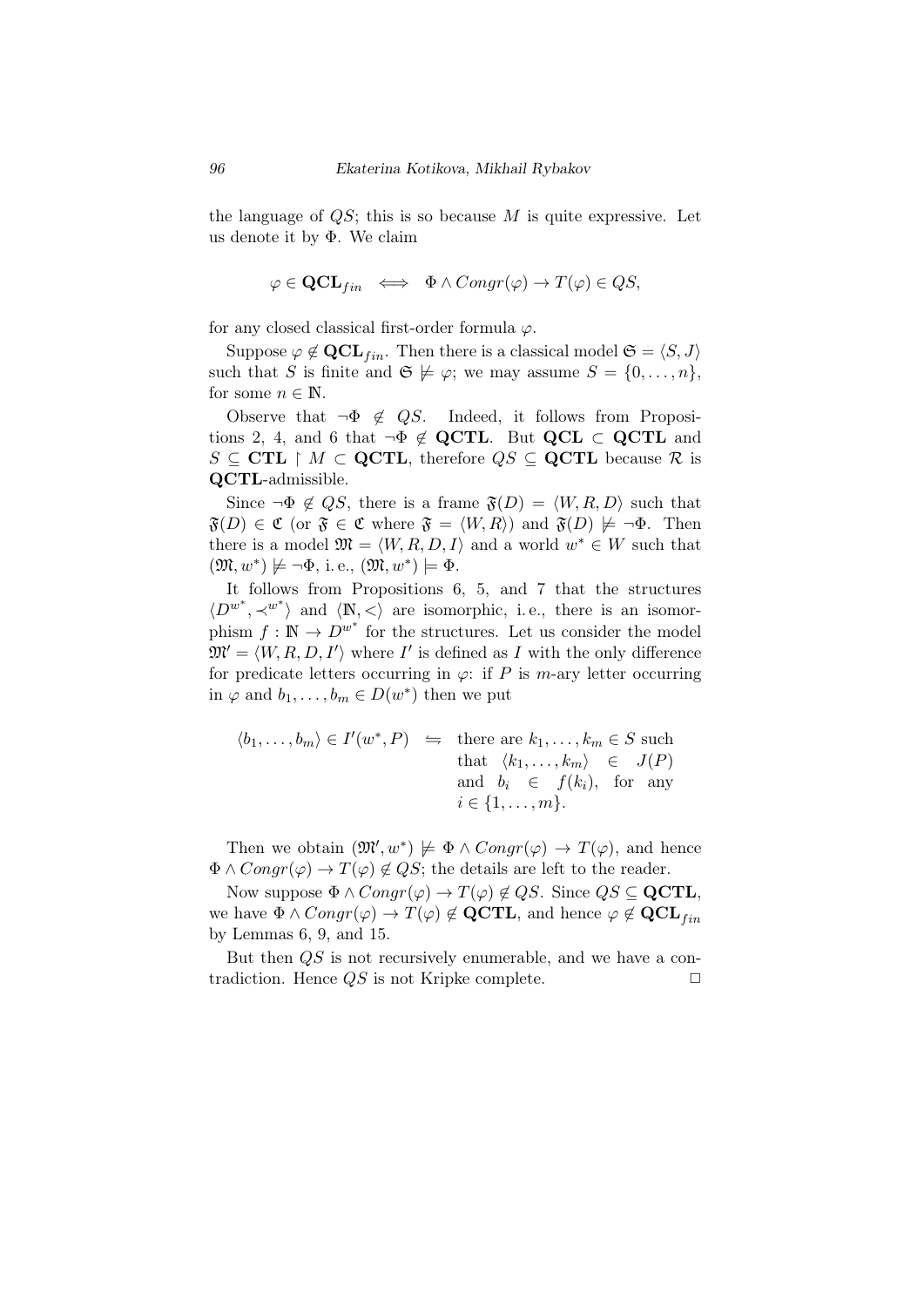# 9.3 The case of constant domains

Kripke frame  $\mathfrak{F}(D) = \langle W, R, D \rangle$  is said to be a frame with *constant domains* if

$$
wRw' \implies D(w) = D(w'),
$$

for any  $w, w' \in W$ . The constant domain condition means that new elements do not appear when we go from one state to another, i. e., any element we may deal with in some future state is available in the current state, too.

Let **QCTL**<sup>*cd*</sup> be a logic of serial Kripke frames with constant domains. Note that the propositional fragment of **QCTL***cd* is the logic **CTL**, i. e., **QCTL***cd* as well as **QCTL** is a conservative firstorder extension of **CTL**. Here we put and answer the following question: do the presented results remain to be true if we replace **QCTL** with **QCTL***cd*? And the answer is 'yes, of course'.

Indeed, it is sufficient to observe that the formulas  $A \wedge B \wedge C$ ,  $A' \wedge B \wedge C$ , and  $B'' \wedge C''$  are satisfiable in some models based on a serial frame with constant domains; see the proofs of Propositions 2, 4, and 6.

#### 9.4 More simple fragments

We make remarks about fragments with restrictions on predicate letters. First of all, observe that it is possible to define  $\approx$  and  $\prec$ via *L*. So, for example in  $w^*$  (see Section 6)

$$
x \approx y
$$
 means  $AG(L(x) \leftrightarrow L(y));$   
\n $x \prec y$  means  $AF(L(x) \land \neg L(y) \land AF(L(y))).$ 

As for the  $\mathbf{QCL}_{fin}$ , its fragment with a binary predicate letter P is not recursively enumerable. It is known, see [8], that a binary predicate letter may be simulated with two unary letters: for example *P*(*x*, *y*) may be simulated with  $EX(P'(x) \wedge P''(y))$ . This means that three unary letters are sufficient to prove that the correspondent fragment of **QCTL** is not recursively enumerable.

Moreover even two unary letters are enough. It is known that the theory of finite models with symmetric irreflexive binary relation is not recursively enumerable; see [9]. But if a letter *P* corresponds to such relation then  $P(x, y)$  may be simulated with  $EX((P'(x) \land \neg P'(y)) \lor (\neg P'(x) \land P'(y))).$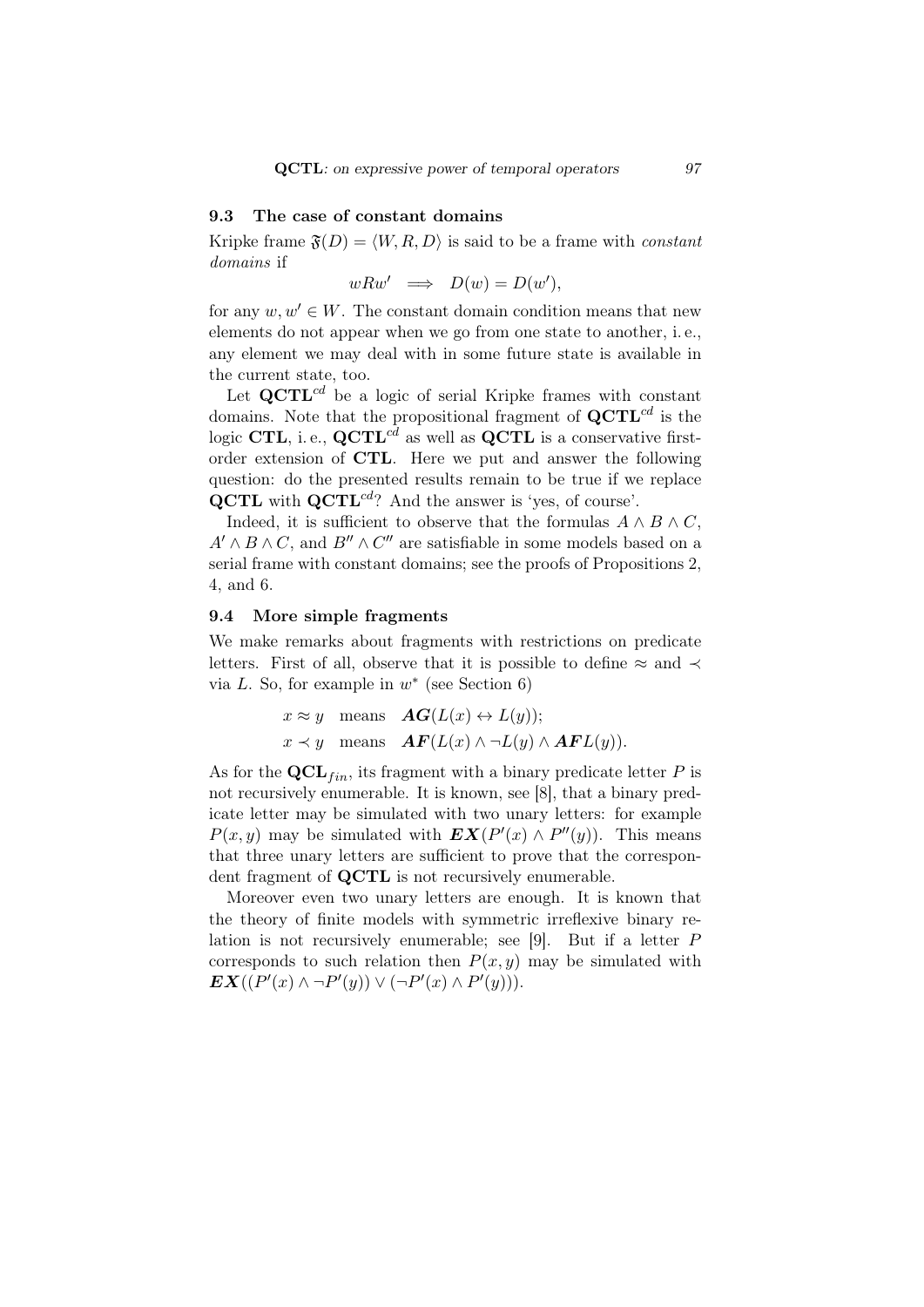As for number of individual variables, it seems to be truthful that three ones are enough. But in view of [7], we think that even two variables are enough.

# 10 Conclusion remarks

Let *M* be some quite expressive set of modalities. Suppose we are asked: why the fragment  $\mathbf{QCTL} \restriction M$  is not recursively enumerable? As a possible answer we may say that this is because one may simulate positive integers using the language of the fragment. But why one may do this?

To answer the question let us turn to the notion of path. A path  $\pi$  in a frame  $\mathfrak{F} = \langle W, R \rangle$  is an infinite consequence of worlds  $\pi_0, \pi_1, \pi_2, \ldots$  with the condition  $w_k R w_{k+1}$ , for any  $k \in \mathbb{N}$ . This means that any path is a map from  $\mathbb N$  into  $W$ . Thus, we have positive integers as paths. Some modalities allow us to 'catch' them because of their definition in Kripke models.

But it is not the case for the pairs *AX, EX* and *AG, EF*. This is so because these modalities are quite 'simple': accessibility relations for them are first-order definable. For example, for *AX* we need just seriality of *R*. The modality *AG* seems to be more complicated. It corresponds to the reflexive and transitive closure of *R* which is not first-order definable via *R*. And indeed, if we use *AX* and *AG* simultaneously then we are able to 'catch' positive integers. But if we use  $\overline{AG}$  only then we 'lose'  $R$  and, in fact, we have just some reflexive and transitive accessibility relation.

# 11 Acknowledgements

We are thankful to all participant of the seminar on mathematical logic at Tver State University (Russia, Tver), especially to Alexander Chagrov and Lilia Chagrova, for their attention to details, interesting discussions and questions. We are also thankful to the researchers working at IRIT (Institut de Recherche en Informatique de Toulouse, Universit´e Paul Sabatier, Toulouse, France) who participated in our seminar (in spite of holidays) for their interest to the subject; our special thanks to Philippe Balbiani and Sergei Soloviev for discussions at the seminar (and out of it), for good questions, and for a warm welcome.